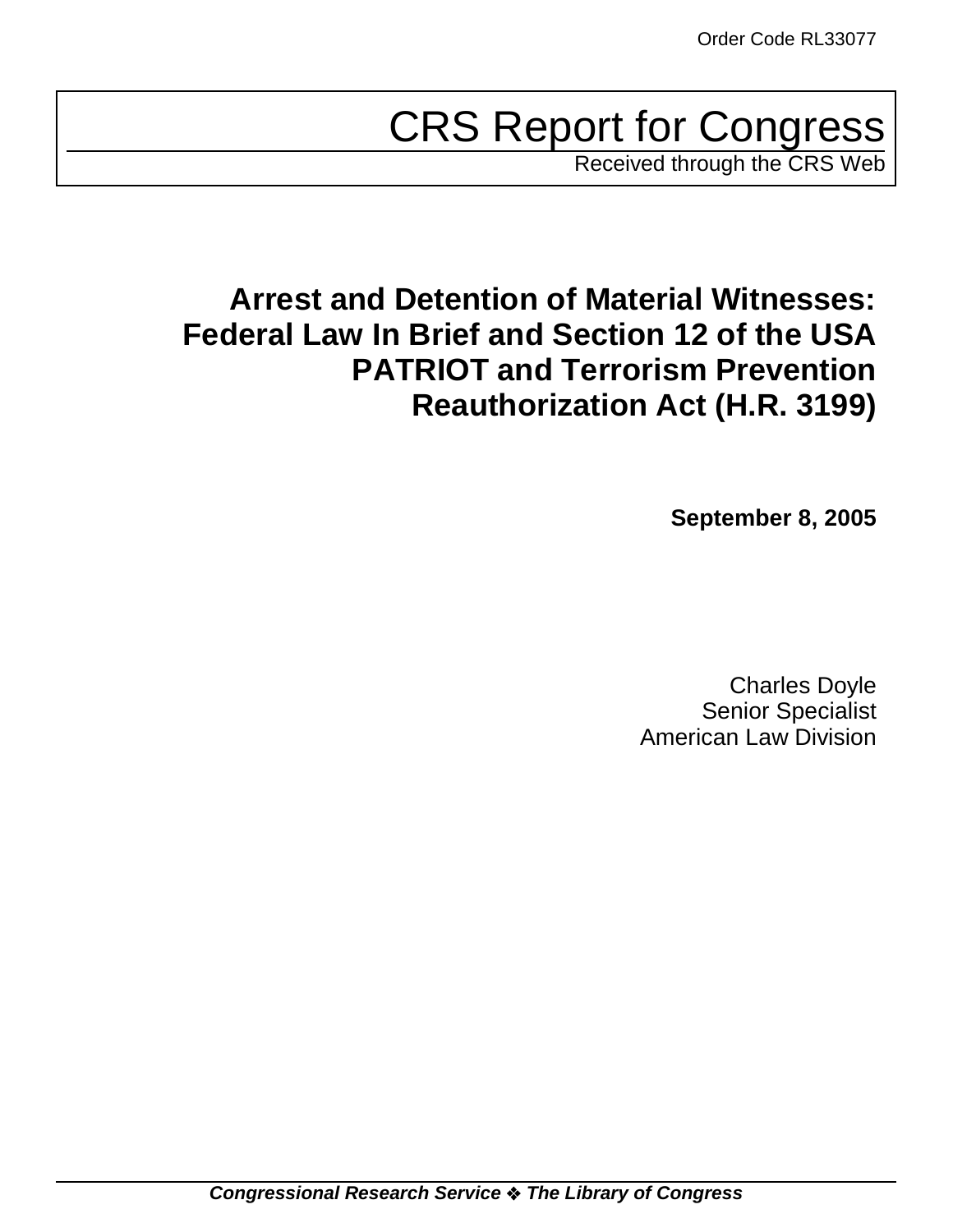Arrest and Detention of Material Witnesses: Federal Law In Brief and Section 12 of the USA PATRIOT and Terrorism Prevention Reauthorization Act (H.R. 3199)

# **Summary**

Witnesses at Congressional oversight hearings alleged that the authority to arrest and hold material witnesses until their appearance at federal criminal proceedings (including grand jury proceedings) had been abused following September 11, 2001. Section 12 of the USA PATRIOT Act and Terrorism Prevention Reauthorization Act (H.R. 3199) as reported by the House Judiciary Committee called for a periodic review and reports on the use of the material witness statute. In the face of Administration opposition, however, the provision was dropped from the bill prior to House consideration. No similar proposal can be found in the version of H.R. 3199 (S. 1389) approved in the Senate. The episode illustrates the level of controversy easily generated by material witness statutes.

This is an overview of the law under the federal material witness statute which authorizes the arrest of material witnesses, permits their release under essentially the same bail laws that apply to federal criminal defendants, but favors their release after their depositions have taken.

A list of citations to comparable state statutes and a bibliography of law review articles and notes are appended.

The report is available in an abridged form – without footnotes, citations to most authorities and appendices – as CRS Report RS22259, *Arrest and Detention of Material Witnesses and the USA PATRIOT and Terrorism Reauthorization Act*.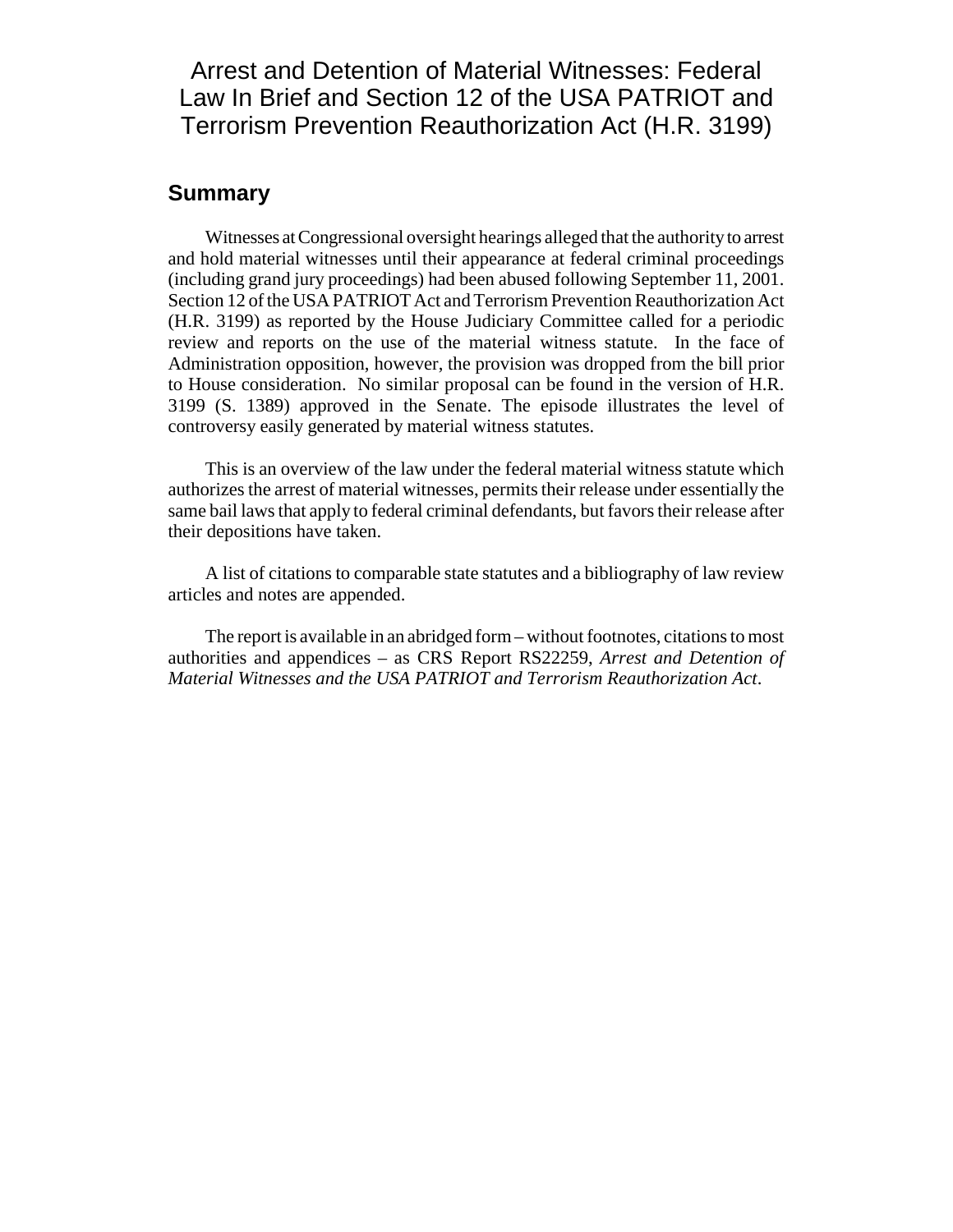# **Contents**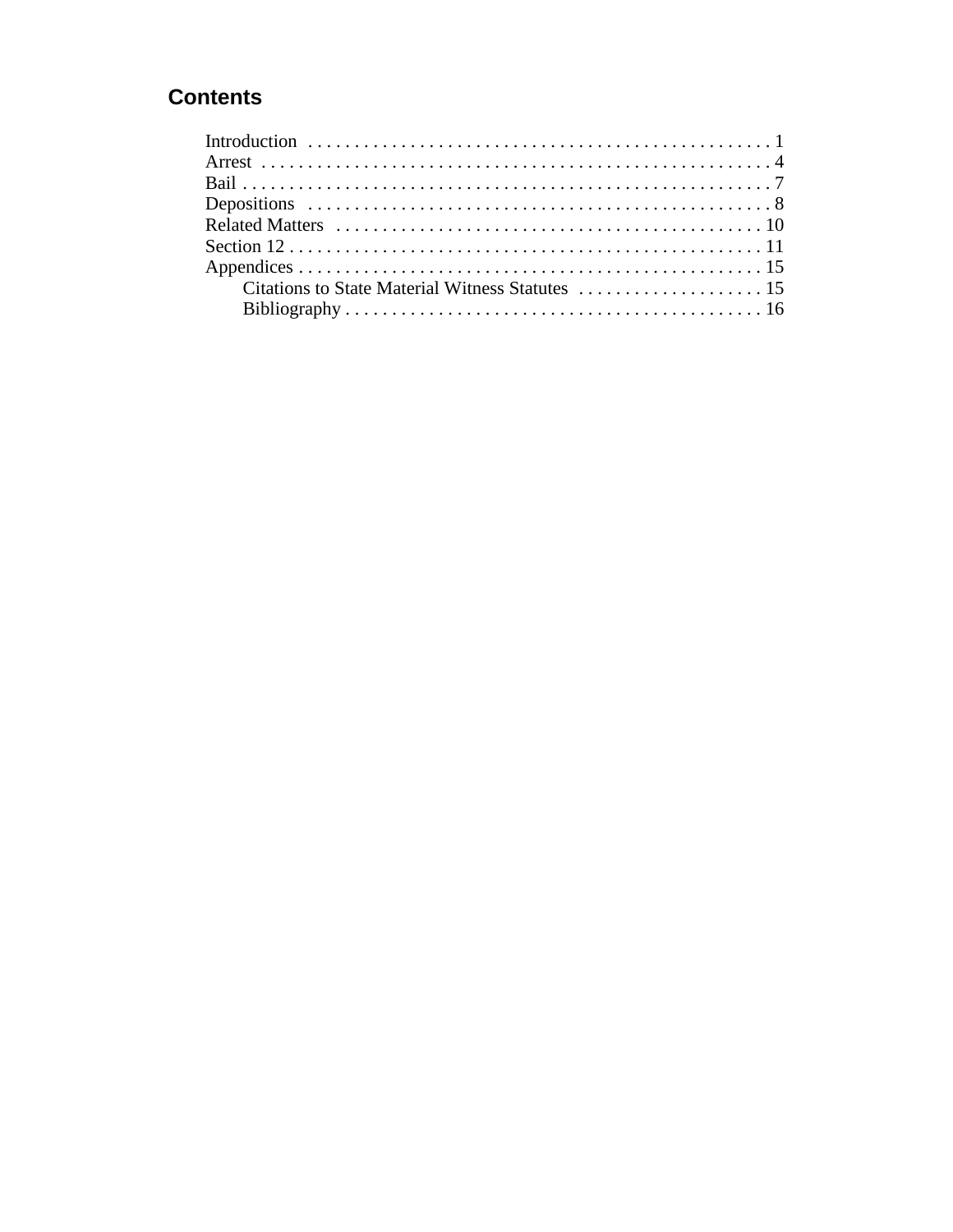# Arrest and Detention of Material Witnesses: Federal Law in Brief and Section 12 of the USA PATRIOT and Terrorism Prevention Reauthorization Act (H.R. 3199)

# **Introduction**

When reported by the House Committee on the Judiciary, section 12 of the USA PATRIOT and Terrorism Prevention Reauthorization Act (H.R. 3199) directed the Department of Justice to review the detention of individuals under the federal material witness statute, "including their length [of detention], conditions of access to counsel, frequency of access to counsel, offense at issue, and frequency of appearance before a grand jury." The Office of Management and Budget announced that the Administration strongly opposed section 12 on the grounds that the review by the Department of Justice's Inspector General and reports to the House and Senate Judiciary Committees called for by that section would "entail wholesale violation"of the grand jury secrecy provisions.<sup>1</sup> Perhaps as a consequence, the section was dropped from the bill prior to House consideration and no comparable provision appears in the version of H.R. 3199 which the Senate approved.

The episode illustrates the level of controversy easily generated by material witness statutes. Under the federal statute, 18 U.S.C. 3144, witnesses in a federal criminal case may find themselves arrested, held for bail, and in some cases imprisoned until they are called upon to testify. The same is true in most if not all of the states.<sup>2</sup> Although subject to intermittent criticism,<sup>3</sup> it has been so at least from

<sup>&</sup>lt;sup>1</sup> Executive Office of the President, Office of Management and Budget, Statement of *Administration Policy: H.R. 3199 – USA PATRIOT and Terrorism Prevention Reauthorization Act of 2005*, available on September 5, 2005 at [http://www.whitehouse.gov/omb/legislative/sap/109-1/hr3199sap-h.pdf].

 $2<sup>2</sup>$  A discussion of the provisions of state law is beyond the scope of this report. Citations to the state statutes are appended.

<sup>&</sup>lt;sup>3</sup> 1 BISHOP, CRIMINAL PROCEDURE, 18-9 (2d ed. 1872)("The committing magistrate, having the witnesses for the prosecution before him, will take their recognizances to appear and testify before the upper court. Sometimes the purposes of justices require that these recognizances should be with sureties, and occasionally the unpleasant result follows that a witness cannot obtain sureties, and he is detained in prison"); ALI, CODE OF CRIMINAL PROCEDURE, §58 note (Tent.Draft 1928)("One of the evils in connection with the administration of the criminal law in most states is the practice or confining for long periods of time, generally in the country jail, witnesses who cannot give bail"); *Cessante Ratione Legis Cessat Ipsa Lex (The Plight of the Detained Material Witness)*, 7 CATHOLIC UNIVERSITY LAW REVIEW 37, 50 ("Failure of state and federal government to come up with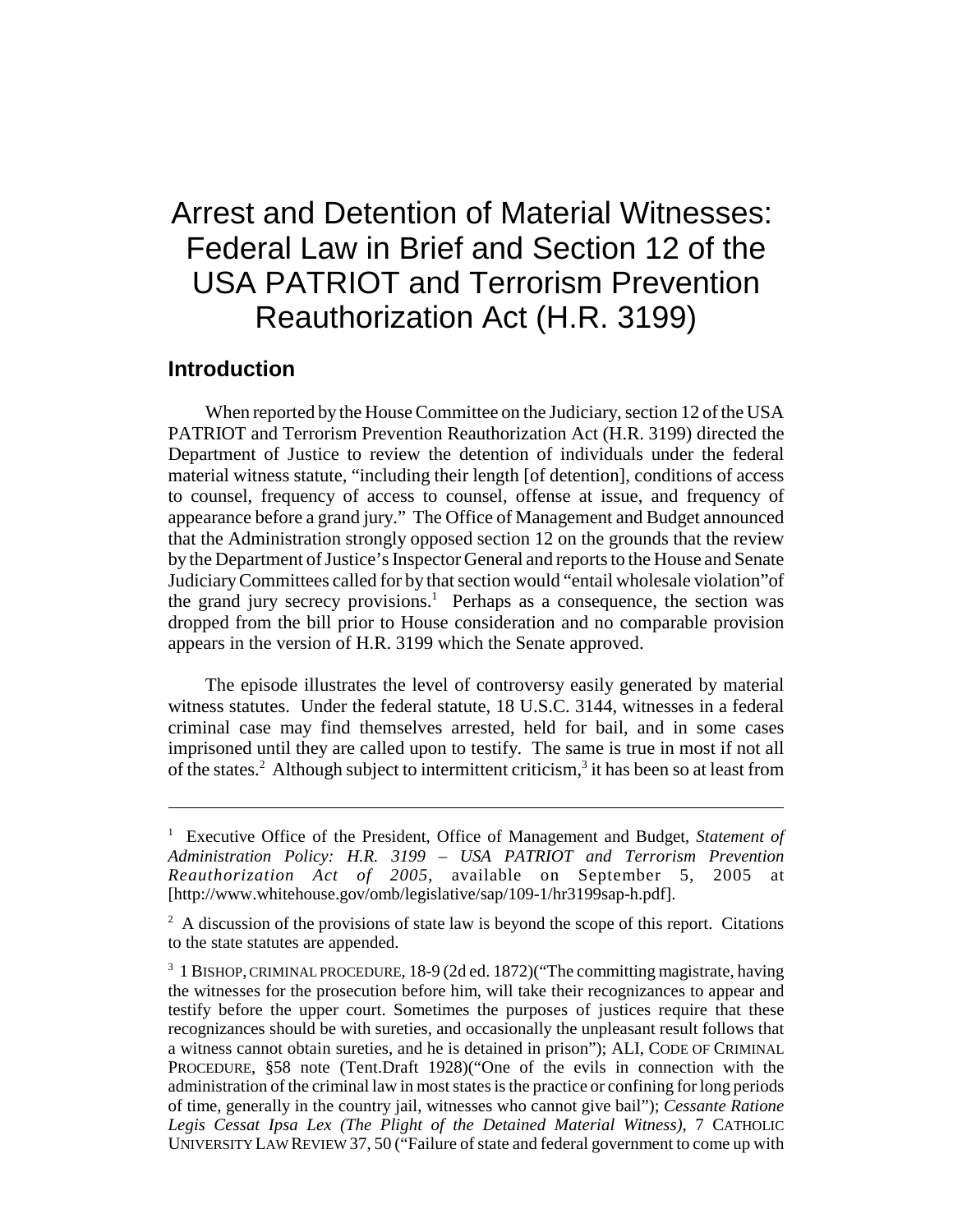the beginning of the Republic.<sup>4</sup> The Supreme Court has never squarely considered the constitutionality of section 3144 or any of its predecessors, but it has observed in passing that, "[t]he duty to disclose knowledge of crime . . . is so vital that one known to be innocent may be detained in the absence of bail, as a material witness,"Stein v. New York, 346 U.S. 156, 184 (1953).<sup>5</sup> Even more telling may be an earlier remark from the Court to the effect that, "[t]he constitutionality of this [federal material witness] statute apparently has never been doubted," *Barry v. United States ex rel. Cunningham*, 279 U.S. 597, 617 (1929).

In spite of the concerns of some that the authority can be used as a means to jail a suspect while authorities seek to discover probable cause sufficient to support a

5 See also, *Blair v. United States*, 250 U.S. 273, 280-81(1919)("At the foundation of our federal government the inquisitorial function of the grand jury and compulsion of witnesses were recognized as incidents of the judicial power of the United States. . .[B]y the Sixth Amendment, in all criminal prosecutions the accused was given the right to a speedy trial and public trial, with compulsory process for obtaining witnesses in his favor. By the first Judiciary Act, the mode of proof by examination of witnesses in the courts of the United Stats was regulated, and their duty to appear and testify was recognized. . . [The Revised Statutes] contain provisions for requiring witnesses in criminal proceedings to give recognizance for their appearance to testify, and for detaining them in prison in default of such recognizance. In all of these provisions . . . it is clearly recognized that the giving of testimony and the attendance upon court or grand jury in order to testify are public duties which every person within the jurisdiction of the government is bound to perform upon being properly summoned . . . The personal sacrifice involved is a part of the necessary contribution of the individual to the welfare of the public. The duty, so onerous at times, [is] yet so necessary to the administration of justice to the forms and modes established in our system of government. . ."); VIII WIGMORE ON EVIDENCE §§2190-2192 (3d ed. 1940).

a sound policy in dealing with the problem of material witnesses is manifestly a deplorable situation"); Studnicki, *Material Witness Detention: Justice Served or Denied?* 40 WAYNE LAW REVIEW 1533, 1568 (1994) ("The continued use of material witnesses statutes will undoubtedly be an issue debated well into the next century. Whether the criminal justice system abandons this ancient practice in factor of a more humane policy toward the treatment of witnesses remains to be seen"); Boyle, *The Material Witness Statute Post September 11: Why It Should Not Include Grand Jury Witnesses*, 48 NEW YORK LAW SCHOOL LAW REVIEW 13, 13 (2003)("Upon the mere conclusory statement of a government official that a person has material information and might not respond to a subpoena, the person may incarcerated for an indefinite period of time, without bail, and under onerous conditions").

<sup>&</sup>lt;sup>4</sup> 1 Stat. 91 (1789)("copies of the process [criminal complaint] shall be returned as speedily as may be into the clerk's office of such court, together with the recognizances of the witnesses for their appearance to testify in the case; which recognizances the magistrate before whom the examination shall be, may require on pain of imprisonment"); *see also*, Rev. Stat. §879 (1878)("Any judge or other officer who may be authorized to arrest and imprison or bail persons charged with any crime or offense against the United States may, at the hearing of any such charge, require of any witness produced against the prisoner, on pain of imprisonment, a recognizance, with or without sureties, in his discretion, for his appearance to testify in the case"); 28 U.S.C. 657 (1926 ed.); F.R.Crim.P. 46(b), 18 U.S.C. App. (1946 ed.); 18 U.S.C. 3149 (1970 ed.).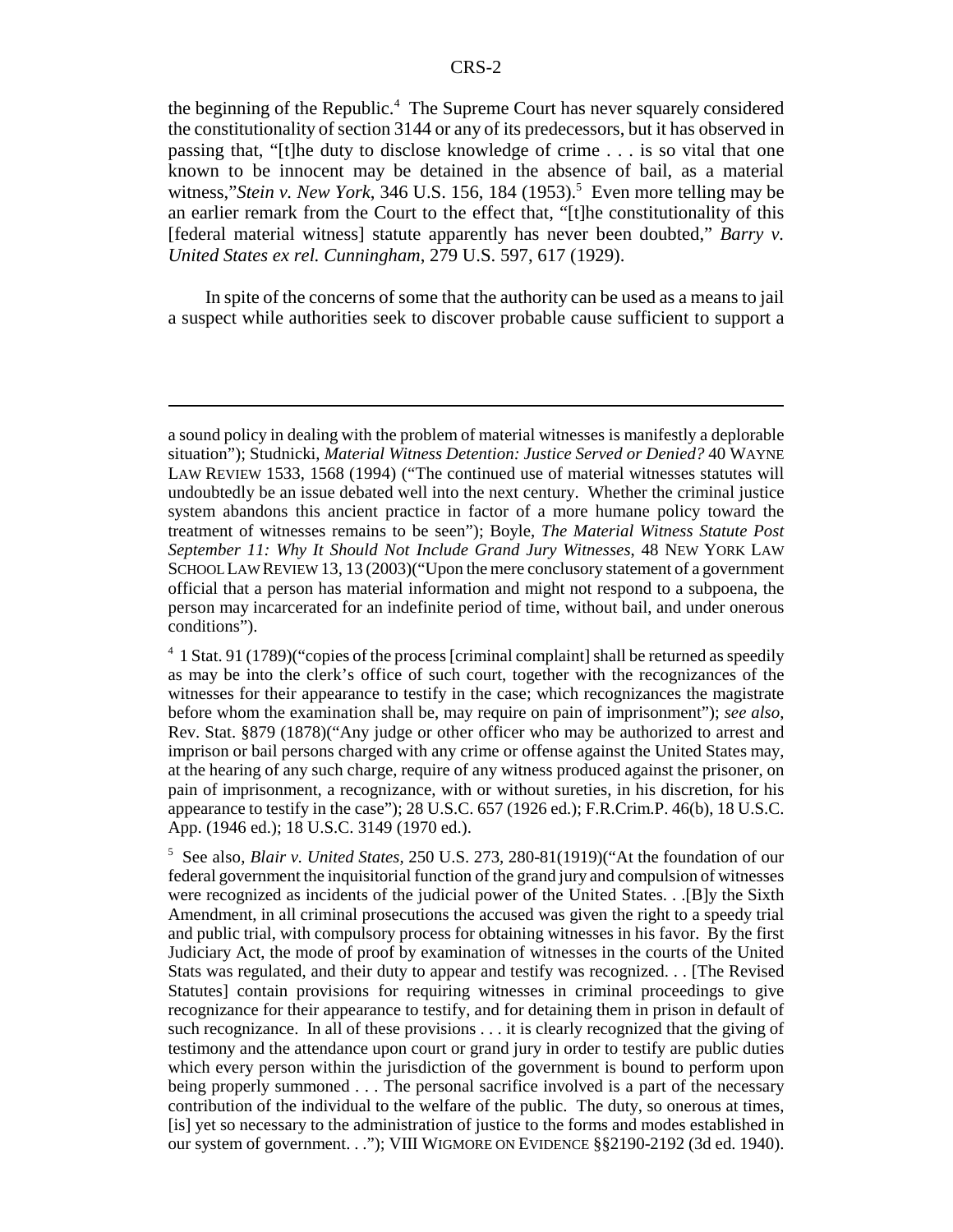criminal accusation<sup>6</sup> or as a preventive detention measure,<sup>7</sup> the lower courts have denied that the federal material witness statute can be used as a substitute for a criminal arrest warrant.<sup>8</sup> Particularly in the early stages of an investigation, however, an individual's proximity to a crime may make him both a legitimate witness and a legitimate suspect.<sup>9</sup>

The case law and statistical information suggest that the federal statute is used with surprising regularity<sup>10</sup> and most often in the prosecution of immigration offenses involving material witnesses who are foreign nationals.<sup>11</sup> Critics, however, contend

7 Levenson, *Detention, Material Witnesses & the War on Terrorism*, 35 LOYOLA OF LOS ANGELES LAW REVIEW 1217, 1225 (2002)("Material witness laws provide the government with the perfect avenue to jail those it considers dangerous. It is preventive detention.  $\ldots$ The government uses these laws to round up people because of what it expects them to do, rather than what it can prove they have done").

8 *United States v. Awadallah*, 349 F.3d 42, 59 (2d Cir. 2003)("The district court noted (and we agree) that it would be improper for the government to use §3144 for other ends, such as the detention of persons suspected of criminal activity for which probable cause has not yet been established. However, the district court made no finding (and we see no evidence to suggest) that the government arrested Awadallah for any purpose other than to secure information material to a grand jury investigation"); *In re De Jesus Berrios*, 706 F.2d 355,  $358$  ( $1<sup>st</sup>$  Cir. 1983)("no showing has been made that the arrest was a subterfuge designed to obtain non-testimonial evidence or to bring a target before the grand jury")(even though the witness had been subpoenaed to appear before the grand jury to testify, provide hair samples, and take part in a lineup).

<sup>9</sup> Those subject to arrest under the federal statute include Terry Nichols (subsequently convicted for complicity in the Oklahoma City bombing), *In re Material Witness Warrant*, 77 F.3d 1277, 1278 ( $10<sup>th</sup>$  Cir. 1996); Jose Padilla (subsequently transferred to military custody as an "enemy combatant"), *Rumsfeld v. Padilla*, 124 S.Ct. 2711, 2715 (2004); and Brandon Mayfield (whose fingerprint was erroneous thought to match one linked to the Madrid train bombing), *In re Federal Grand Jury Proceedings*, 337 F.Supp.2d 1218, 1220- 221 (D. Ore. 2004).

<sup>10</sup> United States magistrate judges conducted 4882 material witness hearings in FY2004; 4070 in FY2003; 2961 in FY2002; 3344 in FY2001; and 3603 in FY2000, Administrative Office of the United States Courts, *Judicial Business of the United States Courts*, Table M-3 (2005); *id.* (2004); *id*. (2003); *id*. (2002); *id.* (2001), available on August 31, 2005 at [http://www/uscourts.gov]. The annual reports of the Administrative Office of the United States Courts indicate that the statistics have not changed a great deal over the last quarter century, United States magistrates conducted 6865 material witness hearings in FY1981; 8221 in FY1980; 6481 in FY1978; 3230 in FY1977; and 2048 in FY1976, *Reports of the Proceedings of the Judicial Conference of the United States/Annual Report of the District of the Administrative Office of United States Courts*, Table M-3 (1981); *id*. (1980); *id.* (1978); *id*. (1977); *id.* (1976).

<sup>11</sup> See e.g., *In re Class Action Application of Habeas Corpus on Behalf of All Material Witnesses in the Western District of Texas*, 612 F.Supp. 904 (W.D. Tex. 1985); *United States v. Nai*, 949 F.Supp. 42 (D.Mass. 1996); *United States v. Aguilar-Tamayo*, 300 F.3d

<sup>6</sup> Carlson & Voelpel, *Material Witness and Material Injustice*, 58 WASHINGTON UNIVERSITY LAW REVIEW 1, 9 (1980)("Over the years prosecutors and police have sometimes invoked the power to confine criminal suspects as witnesses while gathering evidence against the witness-defendant").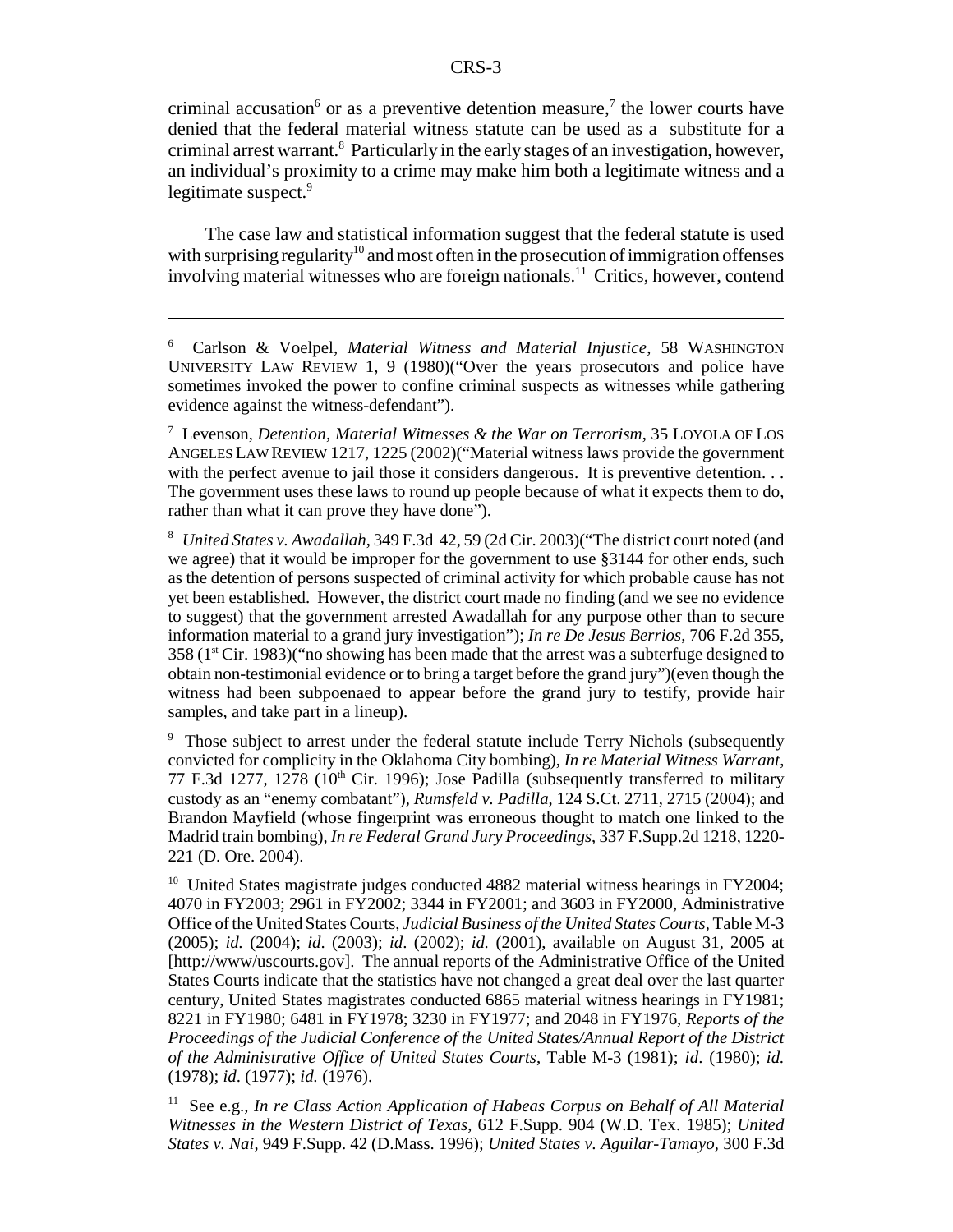that since September 11, 2001, seventy individuals, mostly Muslims, have been arrested and detained in abuse of the statute's authority.<sup>12</sup>

### **Arrest**

The federal material witness statute provides that:

If it appears from an affidavit filed by a party that the testimony of a person is material in a criminal proceeding, and if it is shown that it may become impracticable to secure the presence of the person by subpoena, a judicial officer may order the arrest of the person and treat the person in accordance with the provisions of section 3142 of this title [relating to bail]. No material witness may be detained because of inability to comply with any condition of release if the testimony of such witness can adequately be secured by deposition, and if further detention is not necessary to prevent a failure of justice. Release of a material witness may be delayed for a reasonable period of time until the deposition of the witness can be taken pursuant to the Federal Rules of Criminal Procedure. 18 U.S.C. 3144.

An arrest warrant for a witness with evidence material to a federal criminal proceeding may be issued by federal or state judges or magistrates.<sup>13</sup> The statute

562 (5th Cir. 2002); *United States v. Lai Fa Chen*, 214 F.R.D. 578 (N.D.Cal. 2003), all involving illegal alien smuggling. Statistics from the Administrative Office of the United States Courts indicate that an overwhelming majority of the material witness hearings conducted by United States magistrate judges occur in judicial districts bordering Mexico:

| District  | FY2004 | FY2003 | FY2002 | FY2001 | <b>FY2000</b> |
|-----------|--------|--------|--------|--------|---------------|
| S.D.Cal.  | 1210   | 936    | 721    | 601    | 728           |
| D. Ariz.  | 808    | 495    | 295    | 313    | 597           |
| D. N.Mex. | 287    | 288    | 253    | 233    | 220           |
| W.D. Tex. | 503    | 406    | 474    | 533    | 566           |
| S.D. Tex. | 1423   | 1290   | 676    | 814    | 765           |

Administrative Office of the United States Courts, *Judicial Business of the United States Courts*, Table M-3, (2005); *id.* (2004); *id*. (2003); *id*. (2002); *id.* (2001), *United States Courts*, Table M-3, (2005); *id.* (2004); *id*. (2003); *id*. (2002); *id.* (2001), available on August 31, 2005 at [http://www/uscourts.gov]. The historical picture is much the same:

| District  | FY1981 | <b>FY1980</b> | FY1978 | <b>FY1977</b> | FY1976 |
|-----------|--------|---------------|--------|---------------|--------|
| S.D.Cal.  | 2637   | 3636          | 2821   | 1095          | 755    |
| D. Ariz.  | 603    | 691           | 978    | 770           | 366    |
| D. N.Mex. | 57     | 16            | 147    | 154           | 85     |
| W.D. Tex. | 651    | 734           | 1267   | 252           | 211    |
| S.D. Tex. | 2232   | 1946          | 2244   | 461           | 374    |

*Reports of the Proceedings of the Judicial Conference of the United States/Annual Report of the District of the Administrative Office of United States Courts*, Table M-3 (1981); *id*. (1980); *id.* (1978); *id*. (1977); *id.* (1976).

12 *Witness to Abuse: Human Rights Abuses under the Material Witness Law since September 11*, 17 HUMAN RIGHTS WATCH 1-3 (June 2005), available on September 5, 2005 at, [http://hrw.org/english/docs/2005/06/27/usdom11213\_txt.htm].

<sup>13</sup> 18 U.S.C. 3156(a)(1)("As used in sections 3141-3150 of this chapter– (1) the term 'judicial officer' means, unless otherwise indicated, any person or court authorized pursuant to section 3041 of this title, or the Federal Rules of Criminal Procedure, to detain or release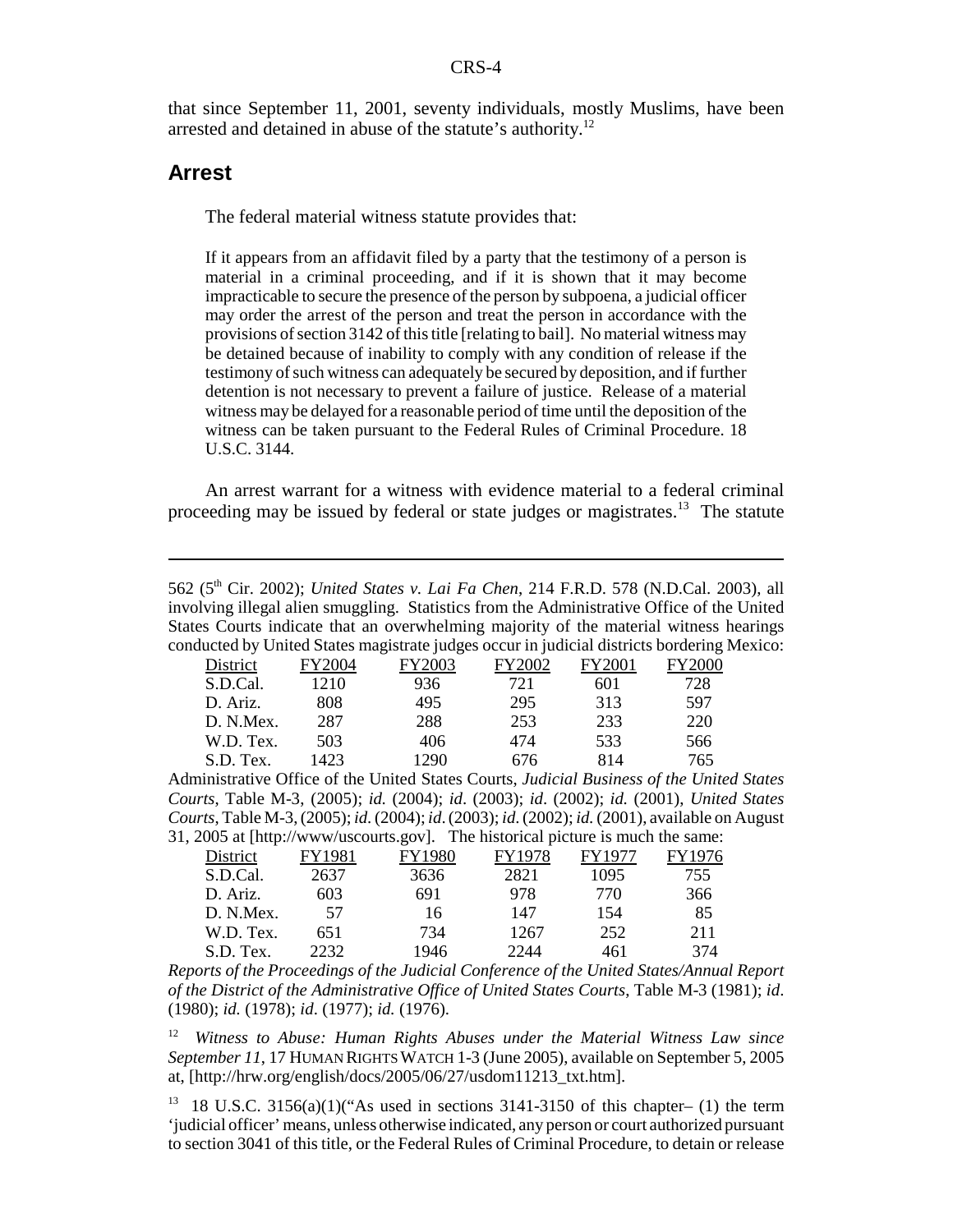applies to potential grand jury witnesses as well as to potential trial witnesses. $14$ Section 3144 on its face authorizes arrest at the behest of any party to a criminal proceeding. In the case of criminal trial, both the government and the defendants may call upon the benefits of section 3144.<sup>15</sup> Availability is a bit less clear in the case of grand jury proceedings. In a literal sense, there are no parties to a grand jury investigation other than the grand jury.16 Moreover, it seems unlikely that a suspect, even the target of a grand jury investigation, would be considered a "party" to a grand jury proceeding. The purpose of section 3144 is the preservation of evidence for criminal proceedings. Potential defendants, even if they are the targets of a grand jury investigation, have no right to present evidence to the grand jury.<sup>17</sup> On the other hand, a federal prosecutor ordinarily arranges for the presentation of witnesses to the grand jury.<sup>18</sup> It is therefore not surprising that the courts seem to assume without deciding that the government may claim the benefits of section 3144 in the case of grand jury witnesses.<sup>19</sup>

Issuance of a section 3144 arrest warrant requires affidavits establishing probable cause to believe (1) that the witness can provide material evidence, and (2) that it will be "impracticable" to secure the witness' attendance at the proceeding simply by subpoenaing him.<sup>20</sup> Neither the statute nor the case law directly address

a person before trial or sentencing or pending appeal in a court of the United States, and any judge of the Superior Court of the District of Columbia"). Section 3041 authorizes federal and state judges and magistrates to issue arrest warrants and conduct bail proceedings in federal criminal cases.

14 *United States v. Awadallah*, 349 F.3d 42, 49-51 (2d Cir. 2003); *United States v. Bacon*, 449 F.2d 933, 939-41 (9th Cir. 1971); *contra*, *United States v. Awadallah*, 202 F.Supp.2d 55, 61-79 (S.D.N.Y. 2002), *rev'd*, 349 F.3d 42 (2d Cir. 2003).

<sup>15</sup> *Aguilar-Ayala v. Ruiz*, 973 F.2d 411, 413 (5<sup>th</sup> Cir. 1992); *United States v. Nai*, 949 F.Supp. 42, 44 (D. Mass. 1966).

<sup>16</sup> *United States v. Williams*, 504 U.S. 36, 47 (1992) ("the grand jury . . . has not been textually assigned [by the Constitution] to any of the branches described in the first three Articles. It is a constitutional fixture in its own right. In fact the whole theory of its function is that it belongs to no branch of the institutional government").

17 *Chandler v. Moscicki*, 253 F.Supp.2d 478, 490 (W.D.N.Y. 2003), quoting, *United States v. Williams*, 504 U.S. 36, 52 (1992)("a suspect under investigation by the grand jury does not have a right to testify or have exculpatory evidence presented").

Rule  $17(a)$  of the Federal Rules of Criminal Procedure states that federal criminal subpoenas are issued in blank by the clerk of the court and filled in by "the party" requesting them. Nevertheless, federal prosecutors complete and see to the service of most grand jury subpoenas, *Lopez v. United States*, 393 F.3d 1345, 1349 (D.C.Cir. 2005)("the term 'grand jury subpoena' is in some respects a misnomer, because the grand jury itself does not decide whether to issue the subpoena; the prosecuting attorney does").

19 See e.g., *United States v. Awadallah*, 349 F.3d 42, 66 (2d Cir. 2003)("in the case of a grand jury proceeding, we think that a statement by a responsible official, such as the United States Attorney is sufficient"), quoting on the question of affidavit sufficiency under section 3144, *United States v. Bacon*, 449 F.2d 933, 943 (9<sup>th</sup> Cir. 1971).

20 *United States v. Awadallah*, 349 F.3d 42, 64 (2d Cir. 2003); *United States v. Oliver*, 683 F.2d 224, 231 (7<sup>th</sup> Cir. 1982); *United States v. Bacon*, 449 F.2d 933, 943 (9<sup>th</sup> Cir. 1971);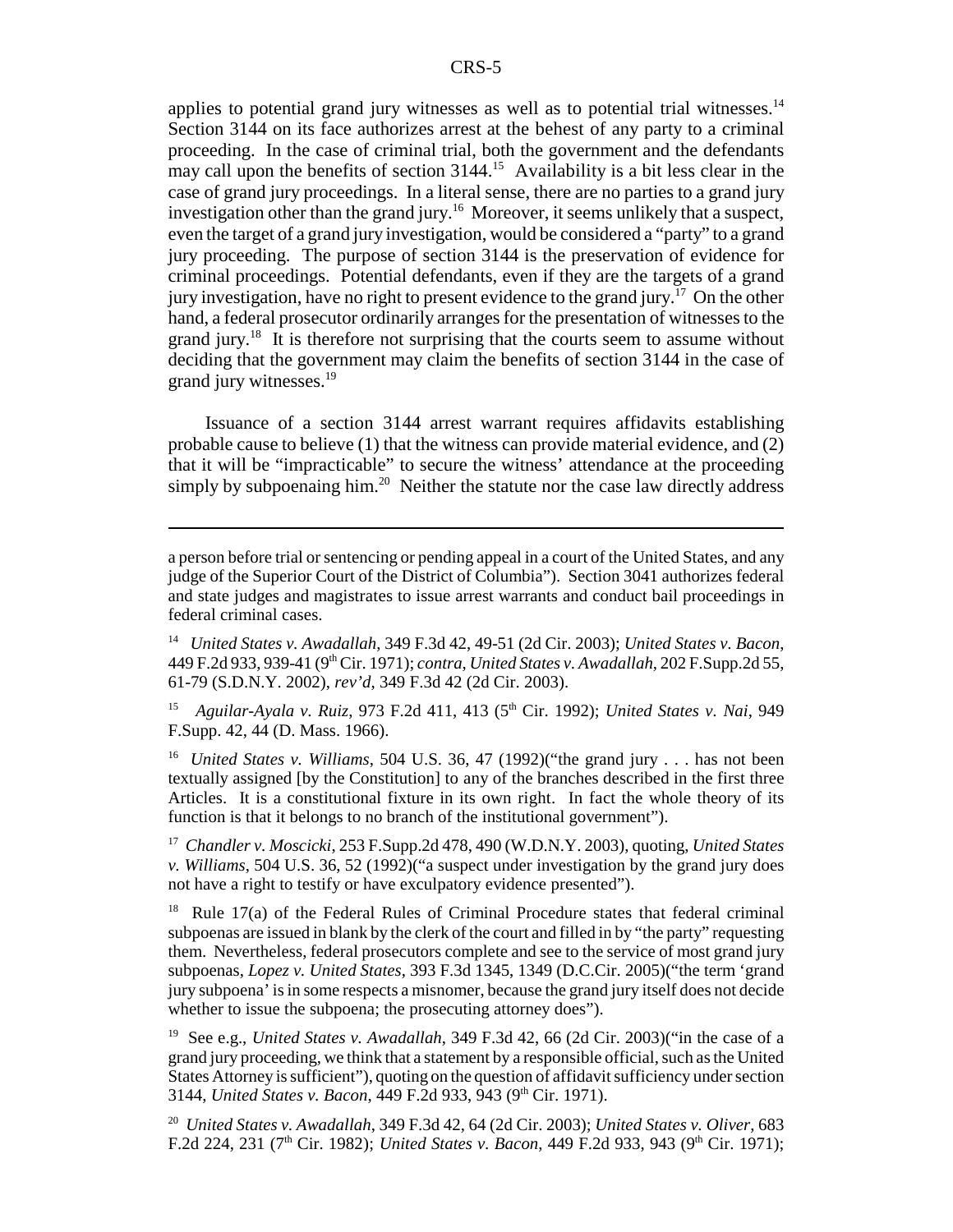the question of what constitutes "material" evidence for purposes of section 3144, but in other contexts the term is understood to mean that which has a "natural tendency to influence, or is capable of influencing, the decision of the decisionmaking body to which it was addressed."<sup>21</sup> At the grand jury level, the government may establish probable cause to believe a witness can provide material evidence through the affidavit of a federal prosecutor or a federal investigator gathering evidence with an eye to its presentation to the grand jury.<sup>22</sup> This may not prove a particularly demanding standard in some instances given the sweeping nature of the grand jury's power of inquiry.23

As to the second required probable cause showing, a party seeking a material witness arrest warrant must establish probable cause to believe that it will be impractical to rely upon a subpoena to securing the witness' appearance. The case law on point is sketchy, but it seems to indicate that impracticality may be shown by evidence of possible flight,<sup>24</sup> or of an expressed refusal to cooperate,<sup>25</sup> or of difficulty

*United States v. Coldwell*, 496 F.Supp. 305, 307 (E.D.Okla. 1979).

21 *Neder v. United States*, 527 U.S. 1, 16 (1999), quoting, *United States v. Gaudin*, 515 U.S. 506, 509 (1995)(materiality as an element of various federal fraud statutes). In the context of the prosecution's failure to disclose material exculpatory evidence, "the material standard *Brady* claims is met when the favorable evidence could reasonably be taken to put the whole case in such a different light as to undermine confidence in the verdict," *Banks v. Dretke*, 540 U.S. 668, 698 (2004), quoting, *Kyles v. Whitley*, 514 U.S. 419, 435 (1995).

22 *United States v. Awadallah*, 349 F.3d 42, 66 (2d Cir. 2003); *United States v. Oliver*, 683 F.2d 224, 231 (7<sup>th</sup> Cir. 1982); *United States v. Bacon*, 449 F.2d 933, 943 (9<sup>th</sup> Cir. 1971).

23 *Branzburg v. Hayes*, 408 U.S. 665, 688 (1972)("Because [the grand jury's] task is to inquire into the existence of possible criminal conduct and to return only well-founded indictments, its investigative powers are necessarily broad. It is a grand inquest, a body with powers of investigation and inquisition, the scope of whose inquiries is not to be limited narrowly by questions of propriety or forecasts of the probable result of the investigation, or by doubts whether any particular individual will be found properly subject to an accusation of crime"); *United States v. R. Enterprises, Inc.*, 498 U.S. 292, 297 (1991)("The function of the grand jury is to inquire into all information that might possibly bear on its investigation until it has identified an offense or has satisfied itself that none has occurred. As a necessary consequence of its investigatory function, the grand jury paints with a broad brush. A grand jury investigation is not fully carried out until every available clue has been run down and all witnesses examined in every proper way to find if a crime has been committed").

<sup>24</sup> The government's affidavit merely asserted "with respect to the probability of Nichol's flight: Terry Nichols' renunciation of his U.S. citizenship and his association with Tim McVeigh, a person involved in such a heinous crime, indicates that his testimony cannot be secured through the issuance of a subpoena," *In re Material Witness Warrant*, 77 F.3d 1277, 1278 (10th Cir. 1996), dismissing as moot an appeal from, *United States v. McVeigh*, 940 F.Supp. 1541, 1562 (D.Colo. 1996)(denial of a motion to quash a material witness arrest warrant on grounds of impracticality).

25 *United States v. Coldwell*, 496 F.Supp. 305, 307 (E.D. Okla. 1979)(As to impracticality, "the Dempewolf affidavit shows that (a) Alston has refused to cooperate with law enforcement officials. . . (b) Alston has indicated that he will not testify in this case unless the Oklahoma Bureau . . . satisfies certain conditions that . . . are impossible to meet; (c) two unsuccessful attempts have been made to serve Alston with a subpoena through his attorney;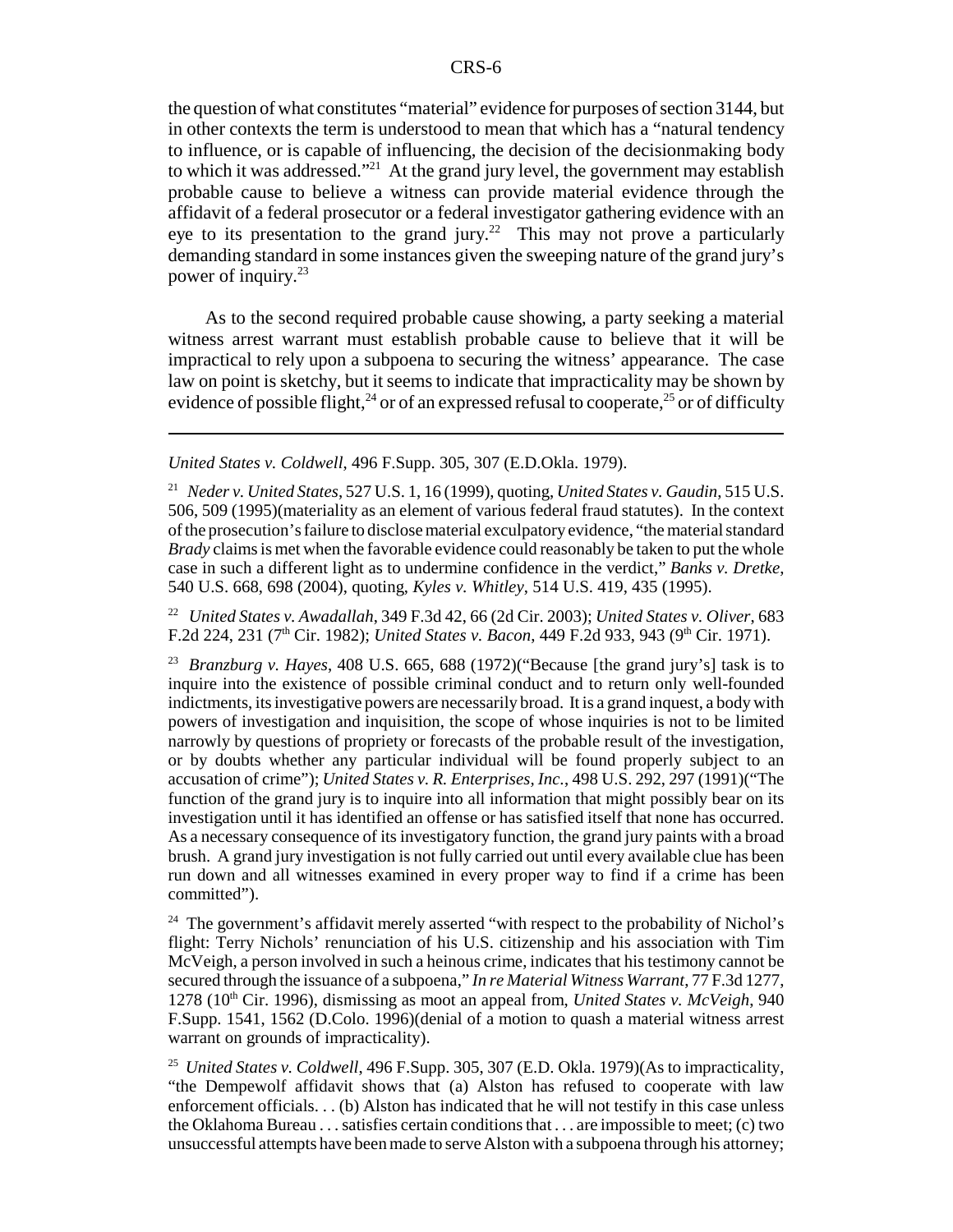experienced in serving a subpoena upon a trial witness,<sup>26</sup> or presumably by evidence that the witness is a foreign national who will have returned or been returned home by the time his testimony is required.<sup>27</sup> Evidence that investigators have experienced difficulties serving a particular grand jury witness may not be enough to justify the issuance of an arrest warrant in all cases. $^{28}$ 

#### **Bail**

With limited variations, federal bail laws apply to material witnesses arrested under section  $3144.^{29}$  Arrested material witnesses are entitled to the assistance of counsel during bail proceedings and to the appointment of an attorney when they are unable to detain private counsel.<sup>30</sup> The bail laws operate under an escalating system in which release is generally favored, then release with conditions or limitations is

 $27$  Perhaps because the point seems too obvious for dispute or discussion, none of the reported federal cases appear to have held the impracticality of future appear requirement can be satisfied by evidence that a material witness, who is a foreign national illegally present in this country, may be overseas and thus beyond the reach of the court's subpoena when his testimony is required. The number of foreign material witnesses arrested and held for the trial of immigration prosecutions indicate the government has experienced little difficulty satisfying the impracticality requirement in such cases, see e.g., *Torres-Ruiz v. United States District Court*, 120 F.3d 933 (9<sup>th</sup> Cir. 1997); *United States v. Allie*, 978 F.2d 1401 (5th Cir. 1992); *United States v. Nai*, 949 F.Supp. 42 (D.Mass. 1996); *United States v. Huang*, 827 F.Supp. 945 (S.D.N.Y. 1993).

<sup>28</sup> *Arnsberg v. United States, 757 F.2d 971, 976-77 (9<sup>th</sup> Cir. 1985)("In the district court's* view, the difficulties encountered by agents . . . in attempting to serve Arnsberg did not establish probable cause for believing that it would be impracticable to secure Arnsberg's presence by subpoena. . . . The facts do not show that Arnsberg was a fugitive or that he would be likely to flee the jurisdiction; rather, they only show a man somewhat obstinately insisting upon his right to refuse to appear before a grand jury until personally served. Those facts are insufficient to provide probable cause for believing that Arnsberg's attendance could not be secured by subpoena").

<sup>29</sup> 18 U.S.C. 3144 (" $\ldots$  a judicial officer may order the arrest of the person and treat the person in accordance with the provisions of section 3142 of this title . . .").

and (d) Alston's attorney has indicated that Alston has expressed a definite unwillingness to cooperate with the government").

<sup>26</sup> *United States v. Feingold*, 416 F.Supp. 627, 628 (E.D.N.Y. 1976)("We are not here dealing with a witness before a grand jury where disregard of a subpoena would simply mean a continuation of the grand jury's deliberations until an appropriate warrant might be served and executed. Here, Feingold's testimony is needed at Nashi's trial. Once commenced, the trial would continue on consecutive days, and Feingold's testimony would be needed before the Government rested its case. Since Feingold is presumably in California, for the Government to have to defer its arrest warrant until he ignored a subpoena to attend the trial will preclude his testifying altogether. The . . . affidavit showed unsuccessful attempts to serve Feingold with a subpoena either through his California attorney or on seven different days at Feingold's home").

<sup>30</sup> *In re Class Action Application for Habeas Corpus on Behalf of All Material Witnesses in Western District of Texas*, 612 F.Supp. 940, 943-45(W.D.Tex. 1985); 18 U.S.C. 3142(f); 18 U.S.C. 3006A(a)(1)(G).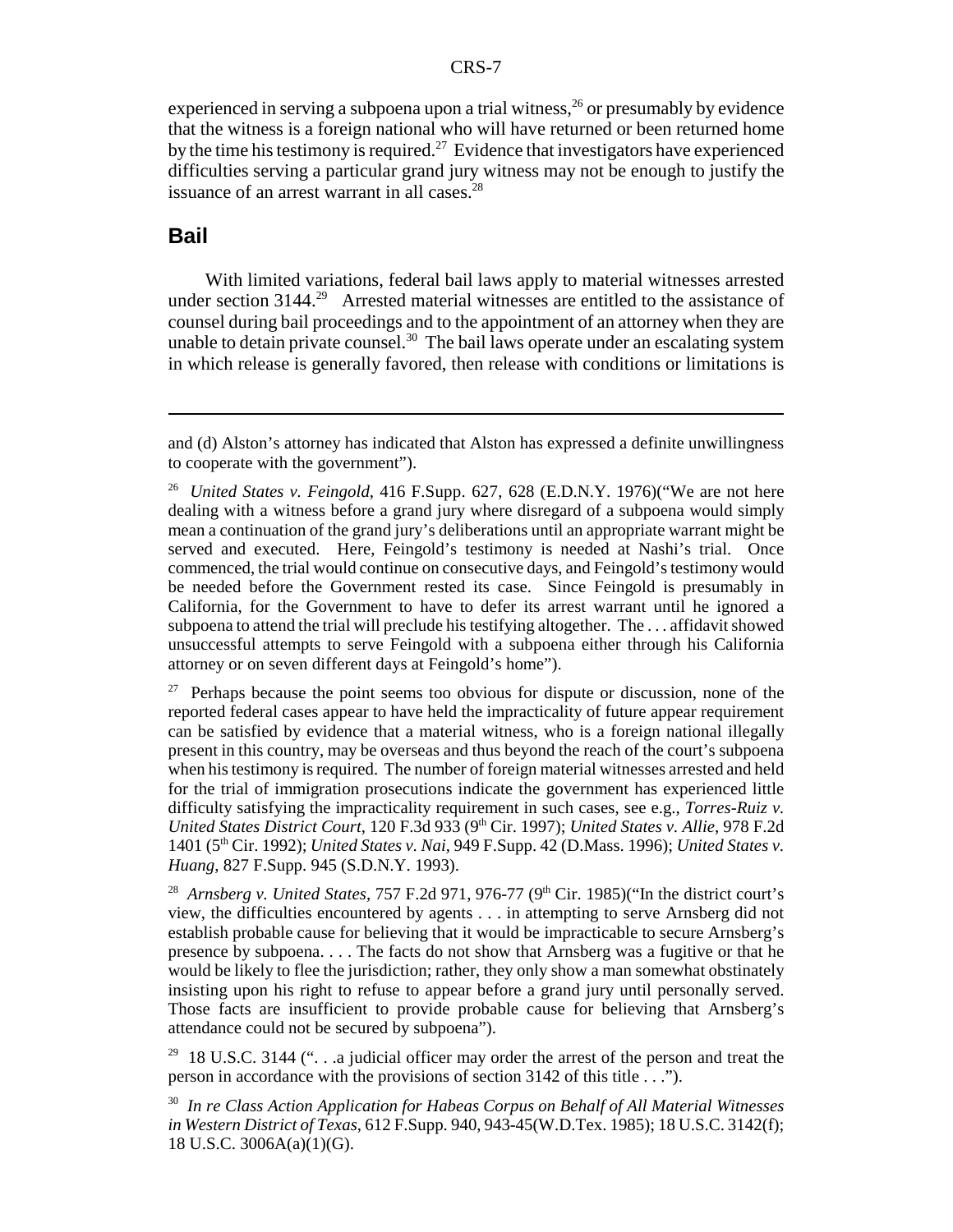preferred, and finally as a last option detention is permitted.<sup>31</sup> A defendant is released on his word (personal recognizance) or bond unless the court finds such assurances insufficient to guarantee his subsequent appearance or to ensure public or individual safety.<sup>32</sup> A material witness need only satisfy the appearance standard.<sup>33</sup> A material witness who is unable to do so is released under such conditions or limitations as the court finds adequate to ensure his later appearance to testify.<sup>34</sup> If neither word nor bond nor conditions will suffice, the witness may be detained.<sup>35</sup> The factors a court may consider in determining whether a material witness is likely to remain available include his deposition, character, health, and community ties. $36$ 

# **Depositions**

Section 3144 declares that "[n]o material witness may be detained because of inability to comply with any condition of release if the testimony of such witness can adequately be secured by deposition, and if further detention is not necessary to prevent a failure of justice." The corresponding federal deposition rule permits the witness,  $37$  the government, or the defendant to request that a detained material witness' deposition be taken.<sup>38</sup> A court enjoys only limited discretion to deny a

35 18 U.S.C. 3142(e).

36 *United States v. Awadallah*, 349 F.3d 42, 63 n.15 (2d Cir. 2003); 18 U.S.C. 3142(g).

<sup>&</sup>lt;sup>31</sup> 18 U.S.C. 3142(a)("Upon the appearance before a judicial officer of a person charged with an offense, the judicial officer shall issue an order that, pending trial, the person be  $-$ (1) released on personal recognizance or upon execution of an unsecured appearance bond, under subsection (b) of this section; (2) released on a condition or combination of conditions under subsection (c) of this section; (3) temporarily detained to permit revocation of conditional release, deportation, or exclusion under subsection (d) of this section; or (4) detained under subsection (e) of this section.").

 $32\,$  18 U.S.C. 3142(b)("The judicial officer shall order the pretrial release of the person on personal recognizance, or upon execution of an unsecured appearance bond in an amount specified by the court, subject to the condition that the person not commit a Federal, State, or local crime during the period of release, unless the judicial officer determines that such release will not reasonably assure the appearance of the person as required or will endanger the safety of any other person or the community").

<sup>33</sup> *United States v. Awadallah*, 349 F.3d 42, 63 n.15 (2d Cir. 2003), citing, S.Rep.No. 98- 225, at 28 no.90 (1983)("Of course a material witness is not to be detained on the basis of dangerousness"); *United States v. Nai*, 949 F.Supp. 42, 44 (D.Mass. 1996)("a material witness may be detained only if the judicial officer finds by a preponderance of the evidence, that the material witness poses a risk of flight").

<sup>34 18</sup> U.S.C. 3142(c).

<sup>&</sup>lt;sup>37</sup> F.R.Crim.P. 15(a)(2)("A witness who is detained under 18 U.S.C. § 3144 may request to be deposed by filing a written motion and giving notice to the parties. The court may then order that the deposition be taken and may discharge the witness after the witness has signed under oath the deposition transcript").

 $38$  F.R.Crim.P. 15(a)(1)("A party may move that a prospective witness be deposed in order to preserve testimony for trial. The court may grant the motion because of exceptional circumstances and in the interest of justice. If the court orders the deposition to be taken, it may also require the deponent to produce at the deposition any designated material that is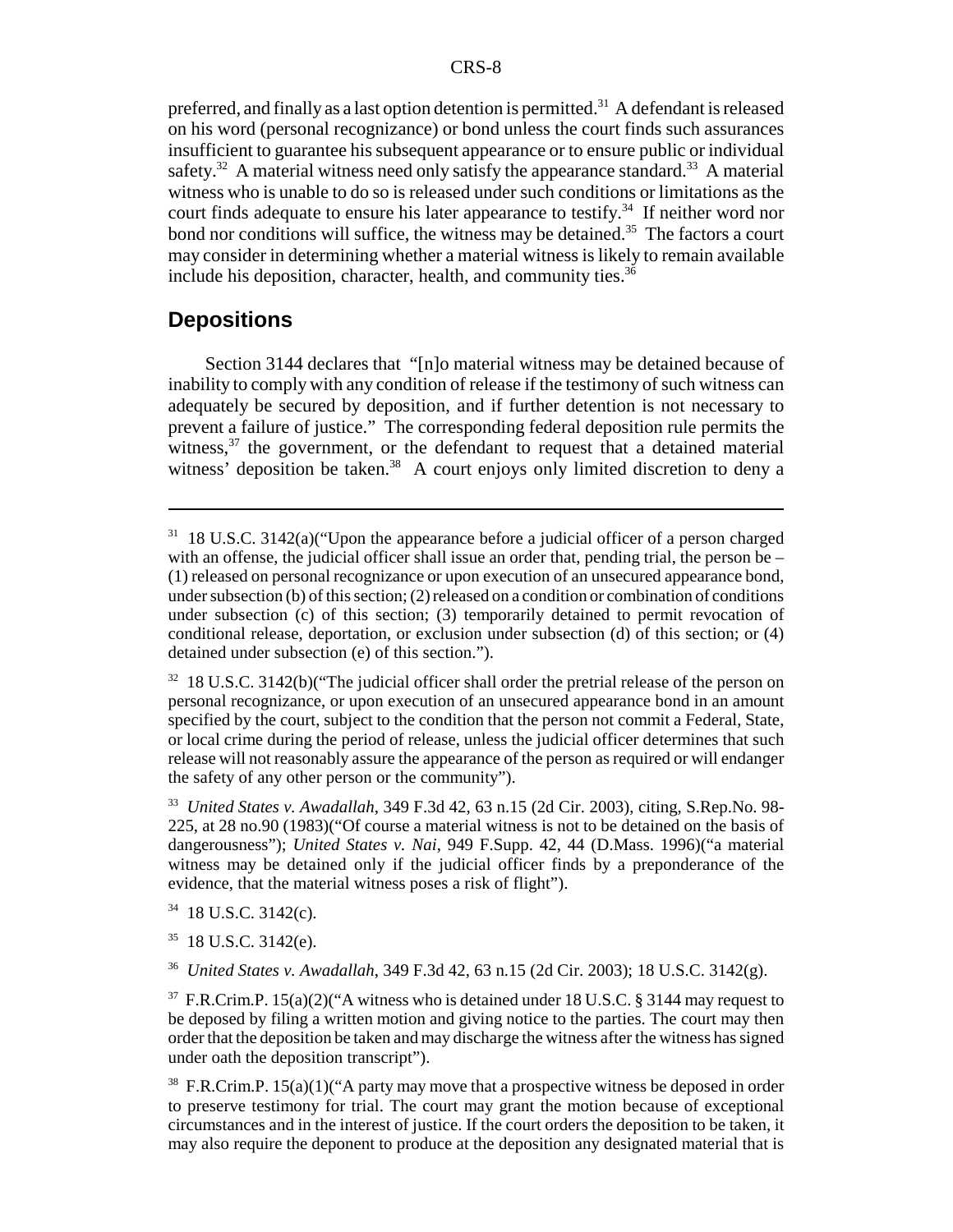detained witness' request. The Fifth Circuit has observed that, "Read together, Rule 15(a) and section 3144 provide a detained witness with a mechanism for securing his own release. He must file a written motion requesting that he be deposed. The motion must demonstrate that his testimony can adequately be secured by deposition, and that further detention is not necessary to prevent a failure of justice. Upon such showing, the district court must order his deposition and prompt release," *Aguilar-Ayala v. Ruiz*, 973 F.2d 411, 413 (5<sup>th</sup> Cir. 1992). Other courts seem to agree.<sup>39</sup> The "failure of justice" limitation comes into play when release of the witness following the taking of his deposition would ultimately deny a defendant the benefit of favorable material testimony in derogation of his right to compulsory process.<sup>40</sup> It does not include the fact that a judicial officer will not be present at the taking of the deposition or that the witness is an illegal alien subject to prosecution.<sup>41</sup>

Unlike the request of a detained witness, a government or defendant's request that a witness' deposition be taken must show "exceptional circumstances" and that granting the request is "in the interest of justice," F.R.Crim.P.  $15(a)(1)$ .<sup>42</sup> Nevertheless, the fact that a witness is being detained will often be weighed heavily regardless of who requests that depositions be taken.<sup>43</sup> The Circuits appear to be divided over whether in compliance with a local standing order the court may authorize depositions to be taken sua sponte in order to release a detained material

<sup>41</sup> *Torres-Ruiz v. United States District Court*, 120 F.3d 933, 936 (9<sup>th</sup> Cir. 1997).

<sup>42</sup> *United States v. Allie, 978 F.2d 1401, 1404 (5<sup>th</sup> Cir. 1992); <i>United States v. Lai Fa Chen,* 214 F.R.D. 578, 579 (N.D.Cal. 2003).

not privileged, including any book, paper, document, record, recording, or data.").

<sup>&</sup>lt;sup>39</sup> *Torres-Ruiz v. United States District Court.* 120 F.3d 933, 935 (9<sup>th</sup> Cir. 1997); *United States v. Nai*, 949 F.Supp. 42, 44 (D. Mass. 1996); *United States v. Huang*, 827 F.Supp. 945, 948 (S.D.N.Y. 1993).

<sup>40</sup> *United States v. Huang*, 827 F.Supp. 945, 950-52 (S.D.N.Y. 1993); cf., *United States v. Valenzuela-Bernal*, 458 U.S. 858, 872-73 (1982)(The government may deport "illegal-alien witnesses upon the Executive's good-faith determination that they possess no evidence favorable to the defendant in a criminal prosecution. The mere fact that the government deports such witnesses is not sufficient to establish a violation of the Compulsory Process Clause of the Sixth Amendment or the Due Process Clause of the Fifth Amendment. A violation of these provisions requires some showing that the evidence lost would be both material and favorable to the defense").

<sup>43</sup> *United States v. Fai Fa Chen*, 214 F.R.D. 578, 580-81 (N.D.Cal. 2003)(Other courts faced with a motion brought by the government to depose material witnesses have considered their detained status when finding exceptional circumstances [citing *United States v. Allie*, 978 F.2d 1401 (5<sup>th</sup> Cir. 1992) and *United States v. Rivera*, 859 F.2d 1204 (4<sup>th</sup>) Cir. 1988). . . Although detention itself does not amount to a per se 'exceptional circumstance' under Rule 15(a)(1), it would be the rare case when it would not"). In *Rivera*, the court observed that "[i]f the court had denied the motion for depositions, these alien witnesses would have been incarcerated for more than three months, even though they were neither indicted nor convicted of a crime. The appellant was both indicted and convicted on nine counts, and he spent less time incarcerated than did these witnesses, who were deposed and deported," 859 F.2d at 1207.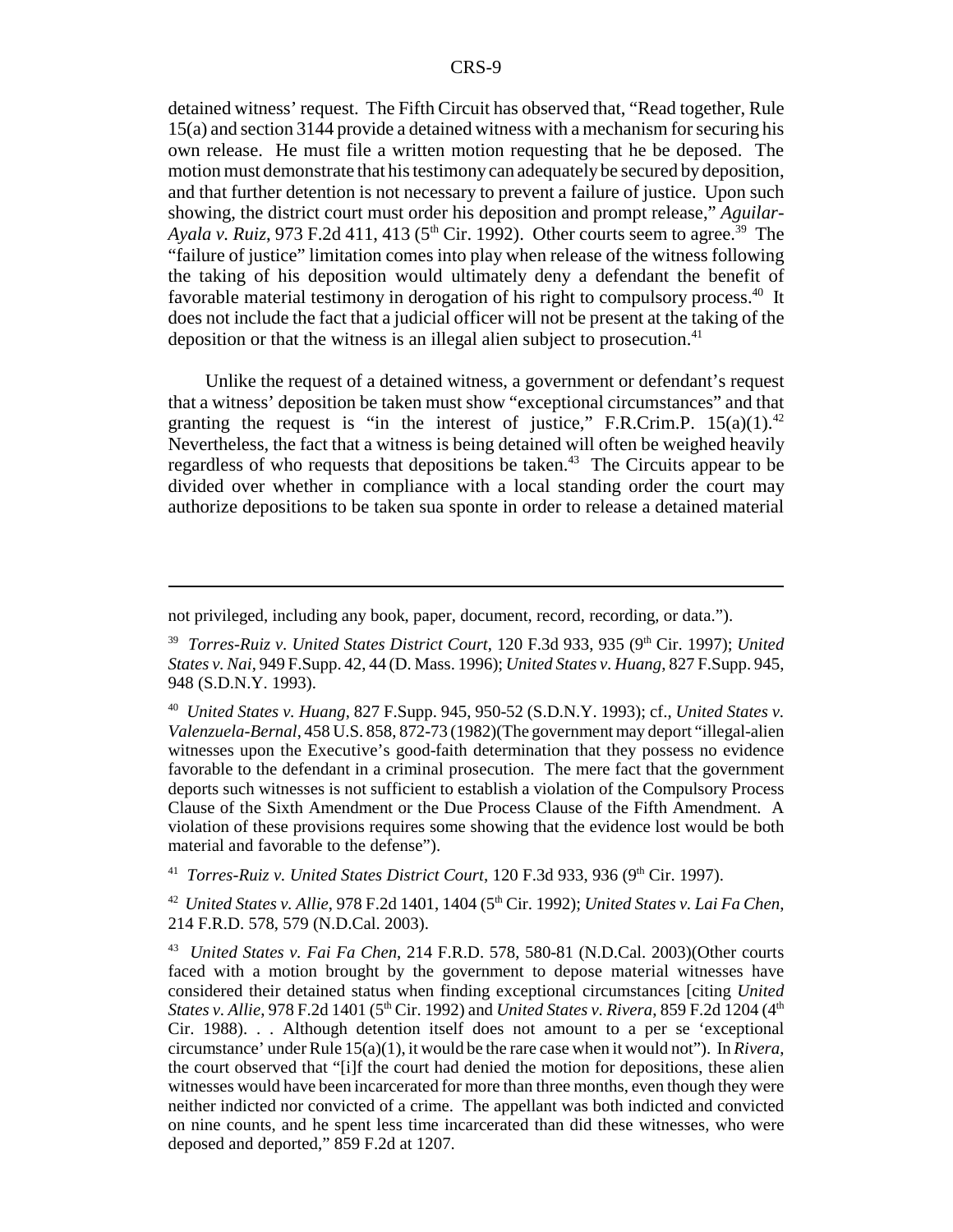witness.<sup>44</sup> In any event, whether any such depositions may be introduced in later criminal proceedings will depend upon whether the defendant's constitutional rights to confrontation and compulsory process have been accommodated.<sup>45</sup>

# **Related Matters**

The government must periodically report to the court on the continuing justification for holding an incarcerated material witness.<sup>46</sup> While a material witness is being held in custody he is entitled to the daily witness fees authorized for attendance at judicial proceedings. $47$  Upon his release, the court may also order that he be provided with transportation and subsistence to enable him to return to his place of arrest or residence.48 Should he fail to appear after he has been released from custody he will be subject to prosecution,  $49$  an offense which may be punished more severely if his failure involves interstate or foreign travel to avoid testifying in a felony case.<sup>50</sup>

<sup>47</sup> 28 U.S.C. 1821 (" $\dots$  (b) A witness shall be paid an attendance fee of \$40 per day for each day's attendance. . . (d) . . .(4) When a witness is detained pursuant to section 3144 of title 18 for want of security for his appearance, he shall be entitled for each day of detention when not in attendance at court, in addition to his subsistence, to the daily attendance fee provided by subsection (b) of this section").

<sup>48</sup> 18 U.S.C. 4282 ("On the release from custody of  $\dots$  a person held as a material witness, the court in its discretion may direct the United States marshal for the district wherein he is released, pursuant to regulations promulgated by the Attorney General, to furnish the person so released with transportation and subsistence to the place of his arrest, or, at his election, to the place of his bona fide residence if such cost is not greater than to the place of arrest").

49 18 U.S.C. 3146 ("(a) Offense.– Whoever, having been released under this chapter  $[relating to bail]$  knowingly  $- (1)$  fails to appear before a court as required by the conditions of release . . .shall be punished as provided in subsection (b) of this section. (b) Penalties  $-$  (1) The punishment for an offense under this section is . . . (B) if the person was released for appearance as a material witness, a fine under this chapter or imprisonment for not more than one year, or both").

50 18 U.S.C. 1073 ("Whoever moves or travels in interstate or foreign commerce with intent either . . . to avoid giving testimony in any criminal proceedings in such place in which the commission of an offense punishable by death or which is a felony under the laws of such place, is charged shall be fined under this title or imprisoned not more than five years, or both. . . ").

<sup>&</sup>lt;sup>44</sup> Compare, *United States v. Lopez*, 918 F.2d 111, 112-114 (10<sup>th</sup> Cir. 1990)(depositions should not have been taken), and, *United States v. Allie*, 978 F.2d 1401, 1403-405 (5<sup>th</sup> Cir. 1992)(depositions were validly taken).

<sup>&</sup>lt;sup>45</sup> *United States v. Allie, 978 F.2d 1401, 1406-408 (5<sup>th</sup> Cir. 1992); <i>United States v. Eufracio-Torres*, 890 F.2d 266, 268-71(10thCir. 1989); *United States v. Rivera*, 859 F.2d 1204, 1207- 209 (4th Cir. 1988); *United States v. Huang*, 827 F.Supp. 945, 947-52 (S.D.N.Y. 1993).

<sup>&</sup>lt;sup>46</sup> F.R.Crim.P.  $46(h)(2)$  ("An attorney for the government must report biweekly to the court, listing each material witness held in custody for more than 10 days pending indictment, arraignment, or trial. For each material witness listed in the report, an attorney for the government must state why the witness should not be released with or without a deposition being taken under Rule 15(a)").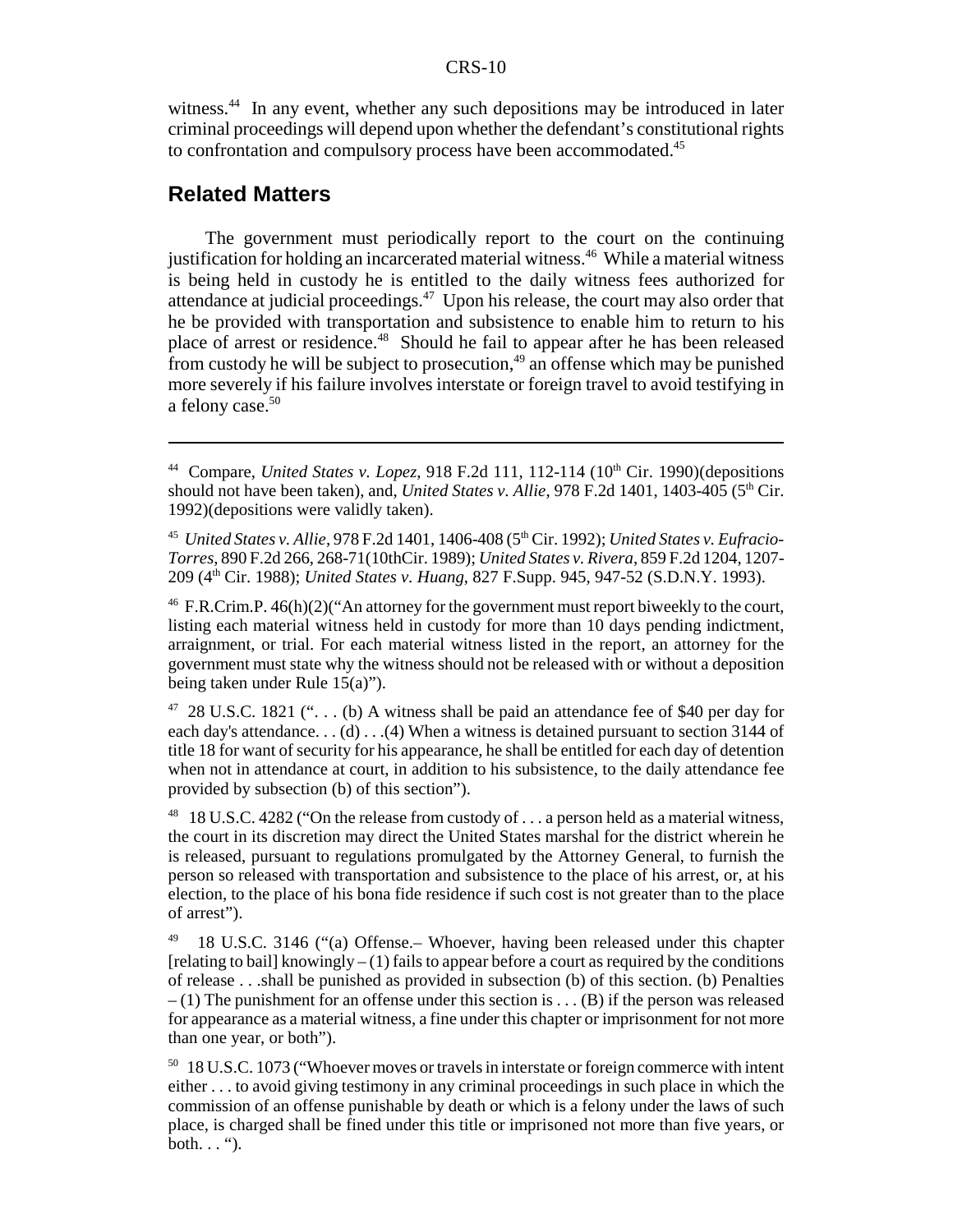### **Section 12**

Witnesses at Congressional oversight hearings charged that the authority under 18 U.S.C. 3144 had been misused following September 11, 2001:

[The authority has been used] to secure the indefinite incarceration of those [prosecutors] wanted to investigate as possible terrorist suspects. This allowed the government to . . . avoid the constitutional protections guaranteed to suspects, including probable cause to believe the individual committed a crime and timelimited detention. . .

Witnesses were typically held round the clock in solitary confinement, subjected to the harsh and degrading high security conditions typically reserved for the most dangerous inmates accused or convicted of the most serious crimes. . . they were interrogated without counsel about their own alleged wrongdoing.

. . . [A] large number of witnesses were never brought before a grand jury or court to testify. More tellingly, in repeated cases the government has now apologized for arresting and incarcerating the "wrong guy." The material witnesses were victims of the federal investigators and attorneys who were to[o] quick to jump to the wrong conclusions, relying on false, unreliable and irrelevant information. By evading the probable cause requirement for arrests of suspects, the government made numerous mistakes. $51$ 

At the same hearings the Justice Department pointed out that the material witness statute is a long-standing and generally applicable law and not a creation of the USA PATRIOT Act; that it operates under the supervision of the courts; that witnesses are afforded the assistance of counsel (appointed where necessary); and that witnesses are ordinarily released following their testimony.<sup>52</sup>

<sup>51</sup> *Oversight Hearing on the Implementation of the USA PATRIOT Act Sections 505 and 804: Hearing Before the Subcomm. on Crime, Terrorism and Homeland Security of the House Comm. on the Judiciary (House Hearings)*, 109<sup>th</sup> Cong., 1<sup>st</sup> Sess. (2005)(statement of Gregory T. Nojeim, American Civil Liberties Union), available on September 5, 2005 at [htpp://judiciary.house.gov/media/pdfs/nojeim052605.pdf]; see also, *House Hearings* (statement of Shayana Kadidal, Center for Constitutional Rights)("Since September 11, the Bush Administration has reinvented the meaning of the material witness statute, and has misused it to preventively detain criminal or terrorist suspects against whom it cannot show probable cause of criminal activity while it carries out its investigation and builds its criminal case. This expansive exercise of executive power under the material witness statute has led to serious violations of constitutional and international law by: (1) allowing for arbitrary and indefinite detention upon a minimal showing; (2) limiting the ability of the press and the public to monitor the actions of our executive; and (3) facilitating racial and religious profiling and harsh treatment of suspected terrorists"), available on September 5, 2005 at [htpp://judiciary.house.gov/media/pdfs/kadidal052605.pdf].

<sup>52</sup> *House Hearings* (statement of Chuck Rosenberg, United States Department of Justice), available on September 5, 2005 at [htpp://judiciary.house.gov/media /pdfs/kadidal052605.pdf].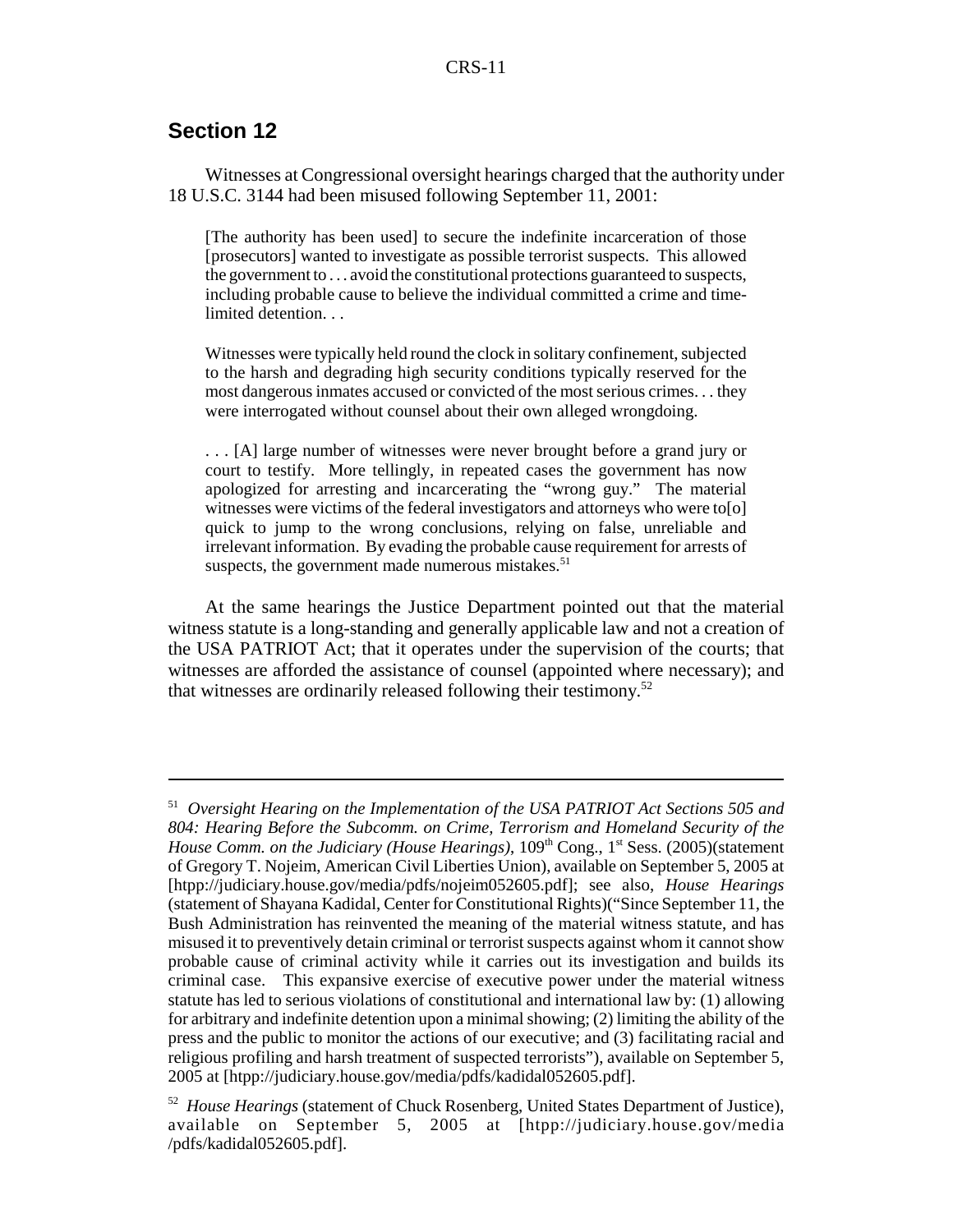Section 12 of H.R. 3199 as reported by the House Committee on the Judiciary amended section 1001 of the USA PATRIOT Act by directing periodic review of the exercise of the authority under section 3144. In its original form section 1001 instructs the Justice Department Inspector General to designate an official who is (1) to receive and review complaints of alleged Justice Department civil rights and civil liberties violations, (2) to widely advertise his availability to receive such complaints, and (3) to report to the House and Senate Judiciary Committees twice a year on implementation of that requirement, P.L. 107-56, 115 Stat. 381 (2001). Section 12 amended section 1001 to impose additional responsibilities upon the Inspector General's designee , i.e., (1) to "review detentions of persons under section 3144 of title 18, United States Code, including their length, conditions of access to counsel, frequency of access to counsel, offense at issue, and frequency of appearances before a grand jury," (2) to advertise his availability to receive information concerning such activity, and (3) to report twice a year on implementation to the Judiciary Committees on implementation of this requirement.

OMB announced that the Administration generally supports H.R. 3199 as passed by the House, but that "[t]he Administration strongly oppose[d] section 12 of H.R. 3199, which would authorize the Department of Justice's Inspector General to investigate the use of material witnesses. As it is written, this provision would entail wholesale violation of Rule 6(e) of the Federal Rules of Criminal Procedure, which protects the secrecy and sanctity of grand jury proceedings."53

The exact nature of OMB's objection is somewhat unclear. Rule 6(e) prohibits disclosure of matters occurring before the grand jury, F.R.Crim.P. 6(e). Its purpose is to: (1) prevent the flight of suspects, (2) avoid defaming suspects ultimately found blameless, (3) shield the grand jury from the corrupt influences of the targets of its investigations, and  $(4)$  encourage witnesses to be forthcoming.<sup>54</sup> The rule does not prohibit disclosure by grand jury witnesses of matters occurring during their appearance before the panel.<sup>55</sup> There is some authority for the proposition that the rule does not bar disclosure to Congress.56 And there is reason to believe that the rule

<sup>53</sup> Executive Office of the President, Office of Management and Budget, *Statement of Administration Policy: H.R. 3199 – USA PATRIOT and Terrorism Prevention Reauthorization Act of 2005*, available on September 5, 2005 at [http://www.whitehouse.gov/omb/legislative/sap/109-1/hr3199sap-h.pdf].

<sup>54</sup> *United States v. John Doe, Inc.*, 481 U.S. 102, 109 n.5 (1983); *Douglas Oil Co. v. Petrol Stops Northwest*, 441 U.S. 211, 219 (1979).

<sup>&</sup>lt;sup>55</sup> F.R.Crim.P.  $6(e)(2)$  ("(A) No obligation of secrecy may be imposed on any person except in accordance with Rule  $6(e)(2)(B)$ . (B) Unless these rules provide otherwise, the following persons must not disclose a matter occurring before the grand jury; (i) a grand juror; (ii) an interpreter; (iii) a court reporter; (iv) an operator of a recording device; (v) a person who transcribes recorded testimony; (vi) an attorney for the government; or (vii) a person to whom disclosure is made under Rule  $6(e)(3)(A)(ii)$  or (iii)[relating to government attorneys and other personnel assisting in the grand jury investigation]"); *United States v. Sells Engineering, Inc.*, 463 U.S. 418, 425 (1983).

<sup>56</sup> *In re Rejport & Recommendation of June 5, 1972 Grand Jury*, 370 F.Supp. 1219, 1227- 230 (D.D.C. 1974)(permitting disclosure of grand jury material relevant to an impeachment inquiry to the House Judiciary Committee); *In re Grand Jury Investigation of Ven-Fuel*, 441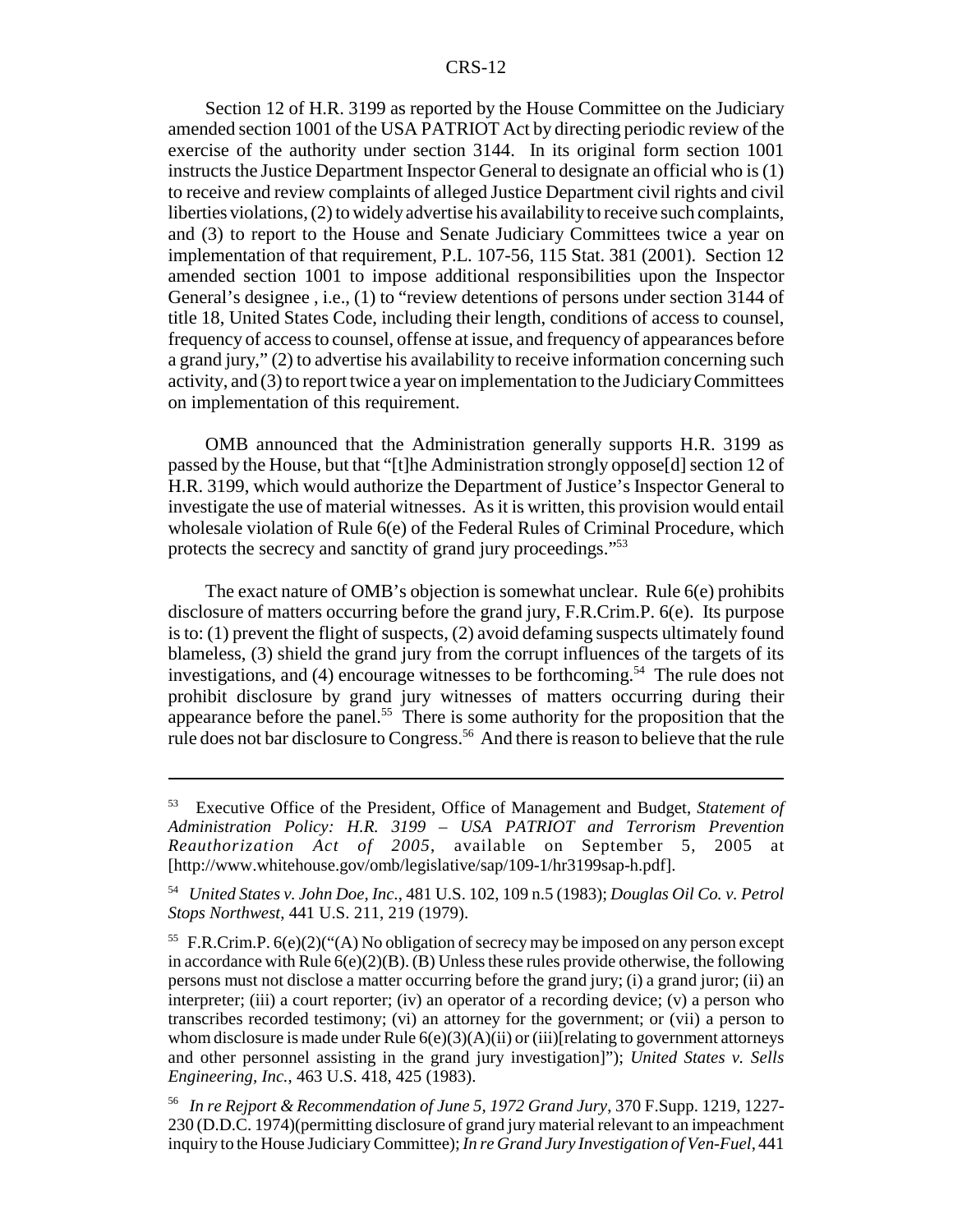does not apply to executive branch officials with supervisory authority over Justice Department attorneys who assist the grand jury.<sup>57</sup> In addition, from time to time, Congress has created several other exceptions to the rule's general prohibitions either by amendment of the Rule,<sup>58</sup> or by a provision elsewhere in the Code.<sup>59</sup>

The OMB statement that "[a]s it is written, this provision would entail wholesale violation of Rule  $6(e)$  of the Federal Rules of Criminal Procedure" may be an objection to the fact that the proposal does not take the form of an amendment to Rule  $6(e)$ .<sup>60</sup> Yet it seems unlikely that OMB would base a statement of "strong" opposition solely on a question of legislative drafting style.

The statement could be read as a claim that Congress lacks the legislative authority to enact a provision at odds with Rule 6(e). But this cannot be. The rules were and are promulgated as an exercise of legislative authority.<sup>61</sup> Even when amendments to the Federal Rules of Criminal Procedure come from the courts they are subject to Congressional rejection or modification before they become effective.<sup>62</sup>

The statement might be understood to declare that compliance with section 12 would involve "wholesale" disclosures which would be contrary to the purpose and demands of Rule 6(e) were it not superseded by the instructions of section 12. This might be seen as a contention that without the intervention of section 12, Rule  $6(e)$ would prohibit disclosure of the information identified in section 12 to the designee of the Justice Department's Inspector General, or to the House and Senate Judiciary Committees, or to either of them.

This may be something of an overstatement. First, Rule 6(e) is implicated only with regard to matters occurring before the grand jury. Thus, Rule 6(e) is not implicated with respect to information concerning the detention of material *trial* witnesses under section 3144 of title 18. Nor is it clear that Rule 6(e) would be implicated by disclosure of information concerning the length of confinement or

58 E.g., section 203(a) of USA PATRIOT Act, 115 Stat. 279 (2001)(amending Rule 6(e) to permit foreign intelligence information sharing with various federal officials, see F.R.Crim.P. 6(e)(3)(D)).

 $<sup>59</sup>$  E.g., 18 U.S.C. 3322 (authorizing disclosure in conjunction with forfeiture and other civil</sup> proceedings of matters occurring before the grand jury involving banking offenses).

60 Cf., *Illinois v. Abbott & Associates, Inc.*, 460 U.S. 557, 565-73 (1983)(Attorney General's statutory obligation to share certain investigative with state authorities did not create an exception to Rule 6(e) requirements); *In re North*, 16 F.3d 1234, 1243 (D.C.Cir. 1994) (Independent Counsel's statutory reporting obligation did not excuse noncompliance with Rule 6(e) requirements).

61 18 U.S. 687 (1940 ed.); 28 U.S.C. 2072, 2074.

 $62$  28 U.S.C. 2074.

F.Supp. 1299, 1320-304 (M.D.Fla. 1997)(permitting disclosure of grand jury material to a House legislative subcommittee).

<sup>57</sup> *United States v. Sells Engineering, Inc.*, 463 U.S. 418, 429 n.11 (. . . the intent of the Rule is that every attorney (including a supervisor) who is working on a prosecution may have access to grand jury materials, at least while he is conducting criminal matters. . .").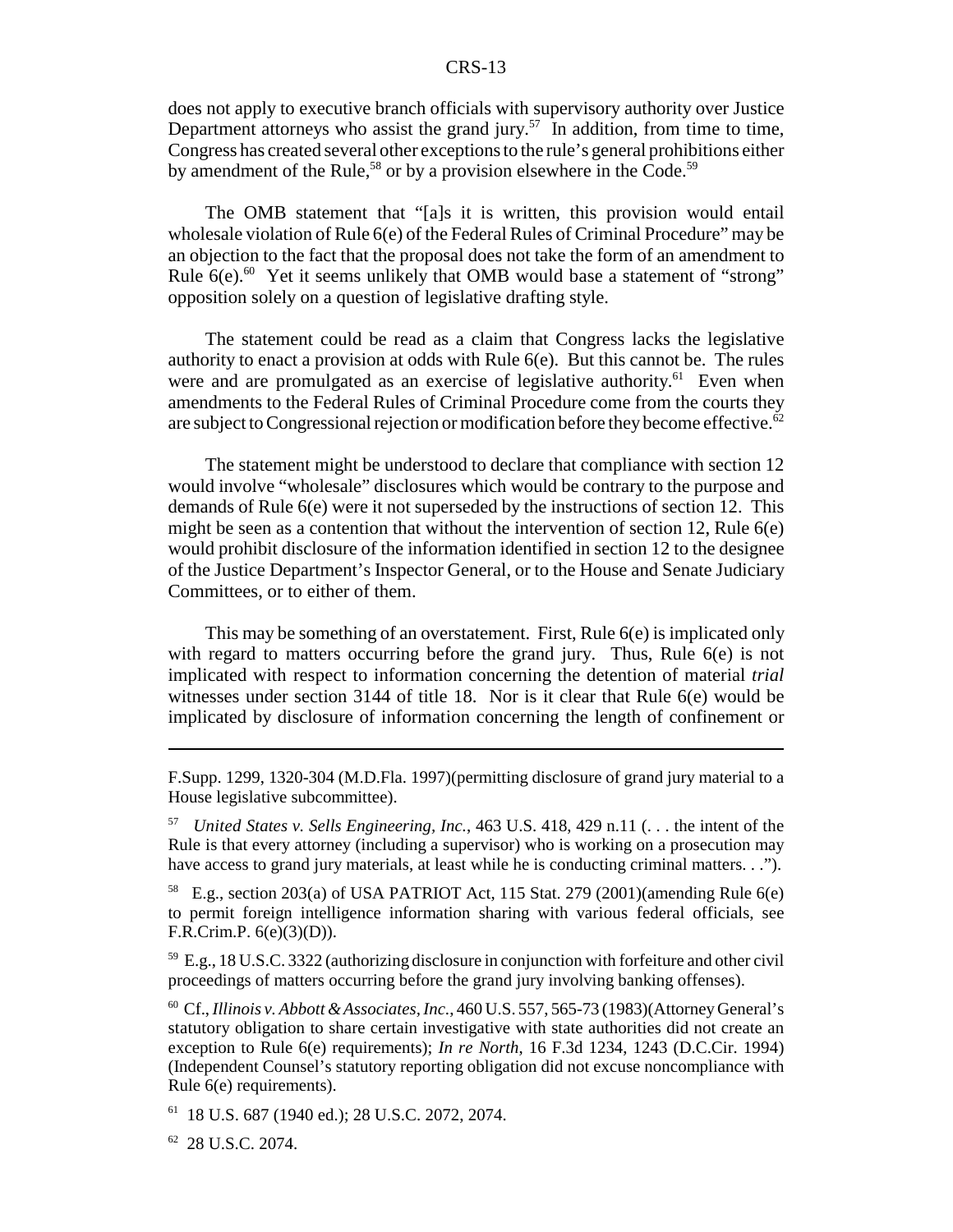access to counsel of material grand jury witnesses as long as individual witnesses were not identified; nor of information in the aggregate of the offenses at issue and frequency of grand jury appearances of incarcerated material witnesses.<sup>63</sup> But for section 12, Rule 6(e) would seem to apply to the identities of incarcerated grand jury witnesses, the offenses under consideration by specific grand jury panels, and the frequency of appearance by specific incarcerated witnesses. Even here, however, it is far from clear that absent section 12 the Rule would preclude disclosure to Congress or to Justice Department officials whose duties include investigation of misconduct by Department attorneys.<sup>64</sup>

Nevertheless, perhaps because of Administration opposition, the provision was dropped from H.R. 3199 prior to House passage and no similar provision can be found in H.R. 3199 (S. 1389) as approved in the Senate.

<sup>&</sup>lt;sup>63</sup> In re Cudahy, 294 F.3d 947,  $(7<sup>th</sup> Cir. 2002)$  ("The purpose of Rule 6(e) is to protect the confidentiality of the grand jury's hearings and deliberations, and the term 'matters occurring before the grand jury' is interpreted accordingly. See *Martin v. Consultants & Administrators, Inc.*, 966 F.2d 1078, 1097 (7<sup>th</sup> Cir. 1992)('the general rule is that Rule 6(e)'s nondisclosure requirement applies to anything that may reveal what occurred before the grand jury'); *In re Sealed Case No. 99-3091*, 192 F.3d 995, 1001(D.C.Cir. 1999)(the phrase 'matters occurring before the gand jury' encompasses 'not only what has occurred and what is occurring, but also what is likely to occur, including the identities of witnesses or jurors, the substance of testimony as well as actual transcripts, the strategy or direction of the investigation, the deliberations or questions of jurors, and the like'); *United States v. Phillips*, 843 F.2d 438, 441 (11<sup>th</sup> Cir. 1988)('the term "matters occurring before a grand jury" has been defined to include anything that will reveal what transpired during the grand jury proceedings')").

 $64$  5 U.S.C.App.III §8E(b)(2).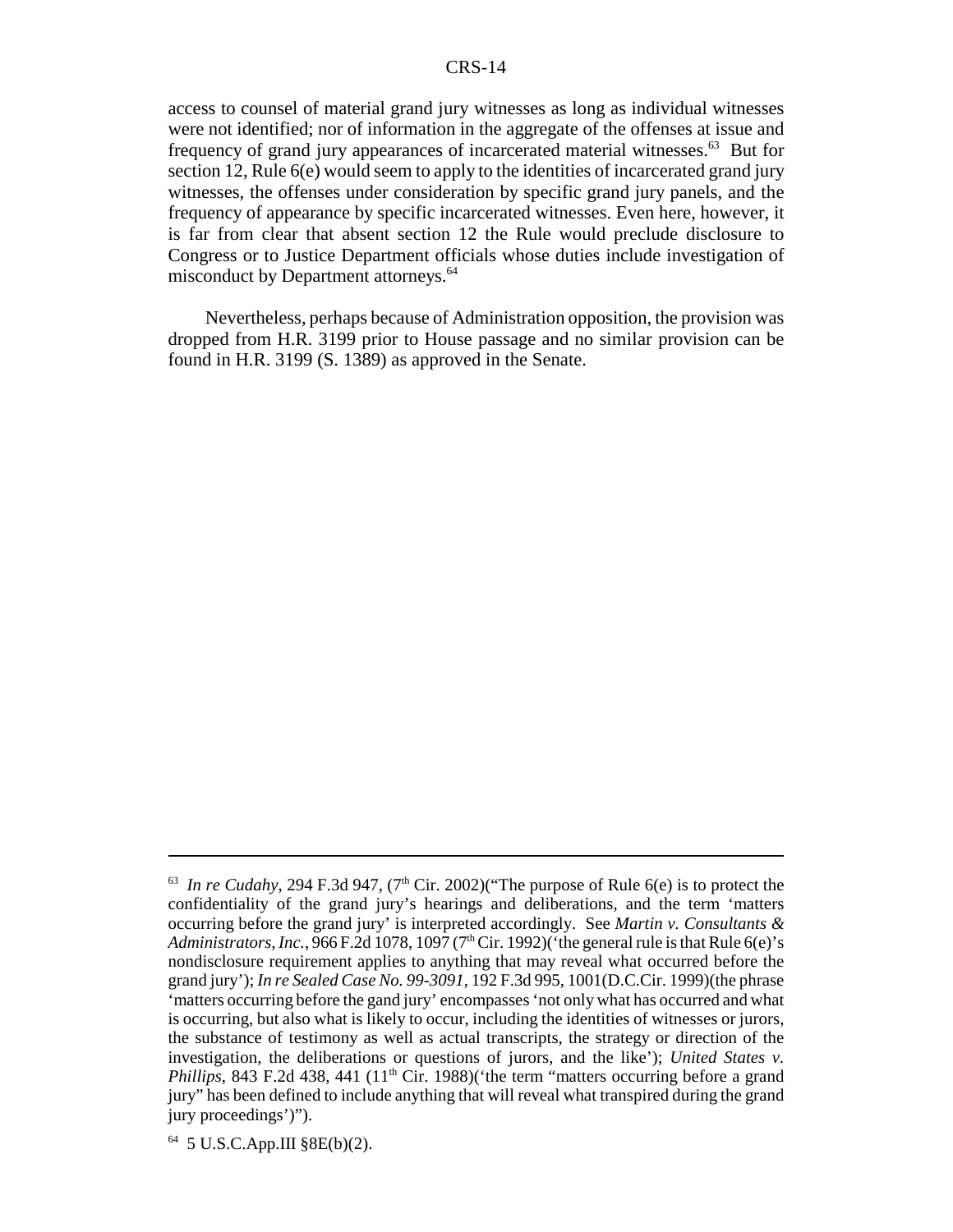# **Appendices**

# **Citations to State Material Witness Statutes.**<sup>65</sup>

**Alabama**: ALA.CODE §§15-11-13 to 15-11-  $14$ **Alaska**: ALASKA STAT. §12.30.050; **Arizona**: ARIZ.REV.STAT.ANN. §13-4081 to 13-4084; **Arkansas**: ARK.CODE ANN. §§16-85-508, 16-

85-208, 16-85-210, 16-85-211;

**California**: CAL. PENAL CODE §§878-883; **Colorado**: COLO.R.CRIM.P. 15(b);

**Connecticut**: CONN.GEN.STAT.ANN. §54-82j, 54-82k;

**Delaware**: DEL.CODE ANN. tit.11 §5911; **Florida**: FLA.STAT.ANN.§§902.15, 902.17;

**Georgia**: GA.CODE §§17-7-26, 17-7-27;

**Hawaii**: HAWAII REV.STAT. §§835-1 to 835-8;

**Idaho**: IDAHO CODE §§19-820 to 19-824;

**Illinois**: ILL.COMP. LAWS ANN. ch.725 §5/109-3;

**Iowa**: IOWA CODE ANN. §§804.11, 804.23; **Kansas**: KAN.STAT.ANN. §22-2805;

**Kentucky**: Ky.R.Crim.P. 7.06;

**Louisiana**: LA.REV.STAT.ANN. §15:257;

**Maine**: ME.REV.STAT.ANN. tit.15 §1104;

**Maryland**: Md.Cts. & Jud. Pro. Code §9-203, Md.Rules, R4-267;

**Massachusetts**:MASS.GEN.LAWS ANN. ch.276 §§45-52;

**Michigan**: MICH.COMP.LAWS ANN. §§765.29, 765.30, 767.35;

**Minnesota**:MINN.STAT.ANN.§§629.54, 629.55;

**Mississippi**: MISS.CODE ANN. §99-15-7; **Missouri**: MO.ANN.STAT. §544.420;

**Montana**: MONT.CODE ANN. §46-11-601; **Nebraska**: NEB.REV.STAT. §29-507 to 29- 508.02;

**Nevada**: NEV.REV.STAT. §178.494;

**New Hampshire**: N.H.REV.STAT.ANN. §597:6-d;

**New Jersey**:N..J.STAT.ANN. §2C:104-1 to 104-9;

**New Mexico**: N.MEX.STAT.ANN. §31-3-7;

**New York**: N.Y. CRIMINAL PROCEDURE LAW §§620.10 to 620.80;

**North Carolina**: N.C.GEN.STAT. §15A-803; **North Dakota**: N.D.R.Crim.P. 46;

**Ohio**: OHIO REV.CODE ANN. §§2937.16 to 2937.18;

**Oklahoma**: OKLA.STAT.ANN. tit.22 §§270- 275;

**Oregon**: ORE.REV.STAT. §§136.608 to 136.614;

**Pennsylvania**: Pa.R.Crim.P. 522;

**Rhode Island**: R.I.Super.Ct. R.Crim.P.46, R.I.D.Ct. R.Crim.P. 46;

**South Carolina**: S.C.CODE ANN. §17-7-230, 17-7-650, 17-5-140;

**South Dakota**: S.D.COD.LAWS ANN. §23A-43-18;

**Tennessee**: TENN.CODE ANN. §§38-5-114; 40-10-107 to 40-10-112;

**Texas**: TEX.CODE OF CRIM.PRO.ANN. arts. 24.14, 24.15, 24.23 - 24.27;

**Utah**: UTAH R.CRIM.P. R.7, UTAH R.JUV.P. 59;

**Vermont**: VT.STAT.ANN. §§6605, 7551, 7554;

**Virginia**: VA. CODE ANN. §19.2-127;

**Washington**: Wash.Super.Ct.Crim.R. 4.10; **West Virginia**: W.VA.CODE ANN. §§62-1C-15, 62-6-4;

**Wisconsin**: WIS.STAT.ANN. §969.01; **Wyoming**: WYO.STAT. §5-6-206.

<sup>&</sup>lt;sup>65</sup> In addition, forty-nine states have adopted the Uniform Act to Secure the Attendance of Witnesses From Without a State in Criminal Proceedings in one form or another, 11 U.L.A. 1 (2004 Supp.).